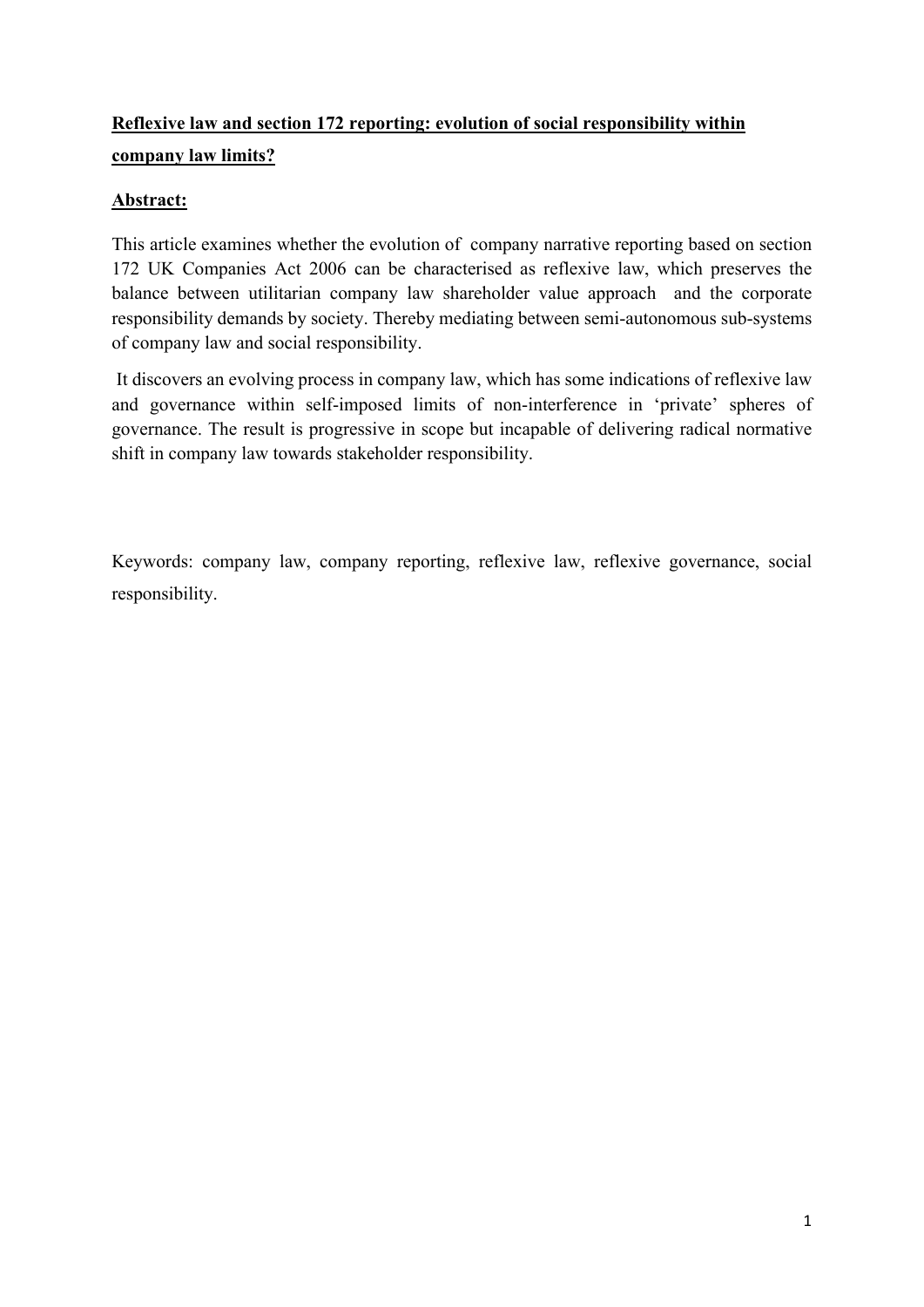## **Introduction**

The success of the shareholder primacy model has imposed a conceptual stronghold on any reform of company law beyond its traditional limits. The perceived success of the shareholder primacy model has contributed to a strong regulatory allegiance to the core ideal of director accountability to the 'members as a whole', who are seen as contributors of financial capital. It has also led to the externalisation of other stakeholder responsibilities. The argument is often that this model has resulted in great economic success and this has contributed to its spread to different legal systems. Often seen as an offshoot of *Salomon* in the UK<sup>[1](#page-1-0)</sup>, protections around limited liability have enabled risk taking and entrepreneurial activity, occasionally at the risk of responsibility.

The current thinking is that the crucial attributes: 'legal personality, limited liability, transferable shares, delegated management under a board structure and investor ownership'[2](#page-1-1) are now so beneficial to economic growth that 'corporate law everywhere must, of necessity, provide for them'.<sup>[3](#page-1-2)</sup> Therefore this theoretical model dominates regulatory thinking even in the face of cases of corporate irresponsibility.

However demands for human rights, environmental considerations and employee rights within corporations, continue to surface in the face of evidence of corporate irresponsibility and its detrimental impact which affects wider stakeholders and society. This results in a conceptual struggle for corporate law and regulation. This is an effort which asks for change within a limited scope. This is within a scope which seeks to preserve the perceived gains of the current model but in some way to compel change led by corporations themselves. This struggle can be exemplified by this statement made during the parliamentary debates on corporate governance and social responsibility:

"I know first-hand the enormous creative potential that a well-functioning company, backed by a strong governance regime, can unleash…I know that the status quo cannot continue. It represents grotesque pay ratios between the top and the bottom, and astronomical executive pay. We have seen the corporate greed of BHS, Sports Direct, Gunstones, ASOS and JD Sports, which treat their low-paid workforce with little more than contempt; the behaviour of energy companies quick to hike prices to maximise profits, but slow to lower them when the market shifts; and the short-termism that has

<span id="page-1-0"></span><sup>1</sup> *Salomon v. Salomon* AC 22 (1897) (HL) (United Kingdom)

<span id="page-1-1"></span><sup>2</sup> John Armour Henry Hansmann Renier Kraakman Mariana Pargendler, *What is Corporate Law?* in *The Anatomy* 

*of Corporate Law* 1 (Oxford: Oxford University Press, 2017)

<span id="page-1-2"></span> $3$  Ibid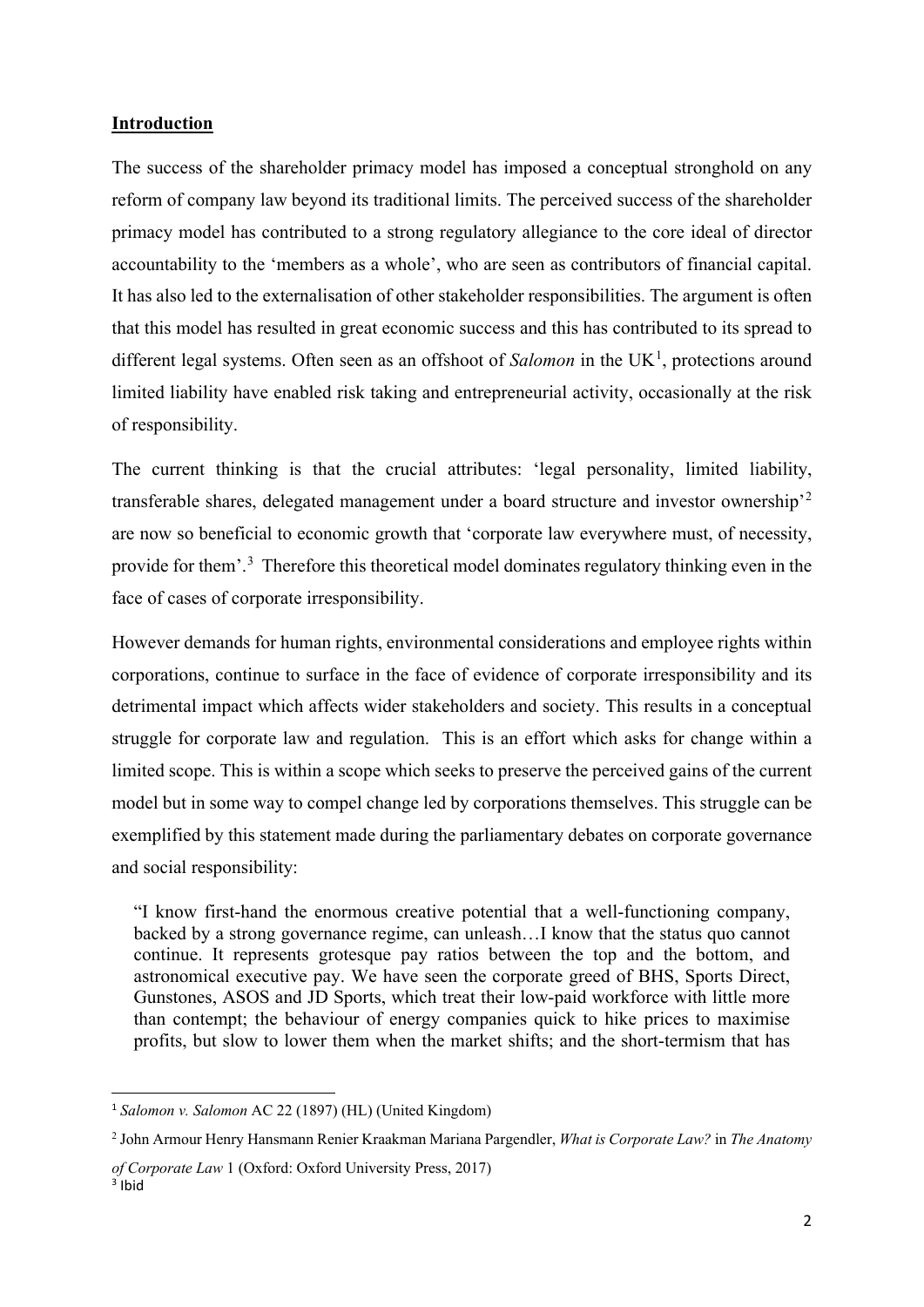resulted in productivity flat-lining and investment being stifled as directors seek to maximise shareholder value at the cost of everything else.  $\cdot$ 

This represents a 'utility versus responsibility' challenge which drives experimentation with newer forms of legal regulation for social objective while seeking to preserve status quo. These newer forms of legal regulation could then be seen as an attempt to tackle the wider responsibility challenge while leaving the 'useful' shareholder model of accountability intact. The law is seeking new ways to cope with the questions presented by these social issues without a radical overhaul of the corporate objective or the way in which the company is governed.<sup>[5](#page-2-1)</sup> It is also seeking a compromise position, where it can retain aspects perceived as valuable to the economic organisation and economic prosperity while engendering a change in corporate behaviour and decision-making. This task may be what recommends reflexive law.

Teubner points out that "a reflexive orientation does not ask whether there are social problems to which law must be responsive. Instead it seeks to identify opportunity structures that allow legal regulation to cope with social problems without, *at the same time, irreversibly destroying valued patterns of social life*".[6](#page-2-2) Rogowski also suggests that reflexive law can be a manifestation of law's self-imposed limits where the law chooses to engage 'in the balancing of concerns that derive from established legal structures and new legal demands.'[7](#page-2-3)

In this vein, the reflexive law frame, may be the adequate lens through which to capture the regulatory compromise forged in section 172 and the attempts to regulate for its effectiveness

[https://webarchive.nationalarchives.gov.uk/20121101191957/http://www.bis.gov.uk/files/file23279.pdf](https://webarchive.nationalarchives.gov.uk/20121101191957/http:/www.bis.gov.uk/files/file23279.pdf)

<span id="page-2-0"></span><sup>4</sup> Louise Haigh (Sheffield, Labour) *Corporate Governance and Social Responsibility* Hansard Column 922, Volume 618, 14 December 2016 [https://hansard.parliament.uk/commons/2016-12-14/debates/2BF3869A-F4E8-4A20-](https://hansard.parliament.uk/commons/2016-12-14/debates/2BF3869A-F4E8-4A20-815F-EC792A63EDA9/CorporateGovernanceAndSocialResponsibility) [815F-EC792A63EDA9/CorporateGovernanceAndSocialResponsibility](https://hansard.parliament.uk/commons/2016-12-14/debates/2BF3869A-F4E8-4A20-815F-EC792A63EDA9/CorporateGovernanceAndSocialResponsibility)

See also UK Department for Business Energy and Industrial Strategy (BEIS) *Corporate Governance Reform, Green Paper* November 2016

[https://assets.publishing.service.gov.uk/government/uploads/system/uploads/attachment\\_data/file/584013/](https://assets.publishing.service.gov.uk/government/uploads/system/uploads/attachment_data/file/584013/corporate-governance-reform-green-paper.pdf) [corporate-governance-reform-green-paper.pdf](https://assets.publishing.service.gov.uk/government/uploads/system/uploads/attachment_data/file/584013/corporate-governance-reform-green-paper.pdf)

<span id="page-2-1"></span><sup>5</sup> This radical overhaul was suggested during the UK Company Law Review Steering Group, *Modern Company Law For a Competitive Economy: The Strategic Framework* February 1999

This document on p.37 expressly cites Margaret Blair, *Ownership and Control, Rethinking corporate governance for the twenty-first century* (Washington, D.C.: Brookings Institution, 1995) This document suggests the pluralist approach would involve: 'company law should be modified to include other objectives so that a company is required to serve a wider range of interests not subordinate to, or as a means of achieving shareholder value (as envisaged in the enlightened shareholder view) but as valid in their own rights.' p.37

<span id="page-2-2"></span><sup>6</sup> Gunther Teubner, *Substantive and Reflexive elements in modern law* (17(2) Law and Society Review 239-285 (1983)

<span id="page-2-3"></span><sup>7</sup> Ralf Rogowski *Reflexive Labour Law in the World Society* 114 (Cheltenham: Edward Elgar, 2013)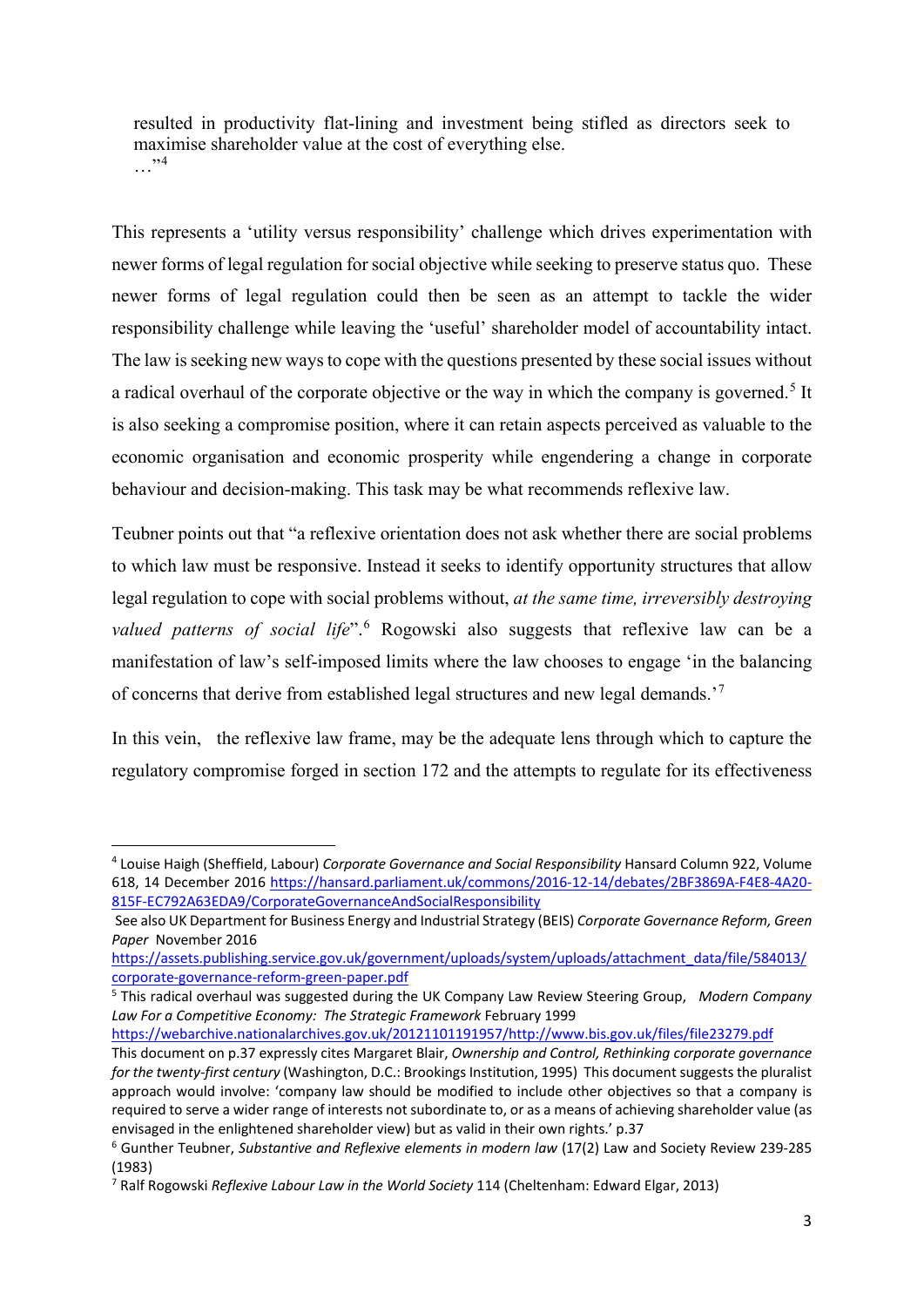in the years following.<sup>[8](#page-3-0)</sup> The narrative reporting requirements that have followed on from section 172, may also represent the application of reflexive law to attempt to create change and monitor progress on issues such as directors' duties and social responsibility.

From the onset the requirements to monitor such changes introduced in the Companies 2006 have undergone a range of changes. The initial decision to have the Operating and Financial Review (OFR) was reversed and then a business review was adopted with the original act.<sup>[9](#page-3-1)</sup> Then this was replaced by the strategic report<sup>[10](#page-3-2)</sup> and then the additional non- financial information statement.<sup>[11](#page-3-3)</sup> This 2018 regulations now requires an additional s.172 statement, which describes how directors have had regard to sections a-f in the strategic report and to publish this statement on the website.<sup>[12](#page-3-4)</sup> The website requirement shows similarities with another recent legislative experiment found in Section 54 of the modern slavery act 2015 (transparency in supply chains provision).The 2018 regulations are part of the corporate governance reforms which the government undertook to encourage corporate responsibility<sup>[13](#page-3-5)</sup> This type of mandated reporting does not indicate the specific outcomes of the process but indirectly shapes semi-autonomous company actions taken to address corporate social responsibility issues captured within the scope of section 172 (1) a-f .

This article examines whether such company narrative reporting on section 172 Companies Act 2006 can be characterised as reflexive law which preserves the utility versus responsibility balance sought in company law. The next section examines reflexive law as a type of regulation, then the following section examines section 172 of the Companies act and its

<span id="page-3-0"></span><sup>&</sup>lt;sup>8</sup> For more details on the fault lines of the underlying assumptions, especially those adopted as current approach to company law by the *Anatomy of Corporate Law* cited in (n1) 2004 edition, see Paddy Ireland, *Limited liability, Shareholder rights and the problem of corporate irresponsibility* 34 Cambridge Journal of Economics 837-857 (2010)

<span id="page-3-1"></span><sup>9</sup> Nicholas Rowbottom Marek Schroeder *The rise and fall of the UK Operating and Financial Review* Accounting, 27(4) Auditing and Accountability Journal 655-685 (2014); section (S) 417 Companies Act (CA) 2006

<span id="page-3-2"></span><sup>10</sup> The Companies Act 2006 (Strategic Report and Director's Report) Regulations 2013; S. 414C CA 2006

<span id="page-3-3"></span><sup>&</sup>lt;sup>11</sup> For traded, banking and insurance companies see S. 414CA & 414CB CA 2006 (following the Companies, Partnerships and Groups (Accounting and Non-Financial Regulations) 2016. This was implementing the EU Non-Financial Reporting Directive 2014 for large public interest companies

<span id="page-3-4"></span><sup>&</sup>lt;sup>12</sup> Companies (Miscellaneous Reporting) Regulations  $2018 - S$ . 426B- applied to unquoted companies as S. 430 Companies Act 2006 already requires quoted companies to publish annual accounts and reports on website.

<span id="page-3-5"></span><sup>&</sup>lt;sup>13</sup> 'This reform package will complement wider work that the Government and others are undertaking to enhance public trust in business as a force for good and encourage corporate responsibility'. p.7 UK BEIS *Corporate Governance Reform, The Government response to the green paper* August 2017 [https://assets.publishing.service.gov.uk/government/uploads/system/uploads/attachment\\_data/file/640470/](https://assets.publishing.service.gov.uk/government/uploads/system/uploads/attachment_data/file/640470/corporate-governance-reform-government-response.pdf) [corporate-governance-reform-government-response.pdf](https://assets.publishing.service.gov.uk/government/uploads/system/uploads/attachment_data/file/640470/corporate-governance-reform-government-response.pdf) This ties in with provision 5 of the corporate governance code 2018: 'The board should understand the views of the company's other key stakeholders and describe in the annual report how their interests and the matters set out in section 172 of the Companies Act 2006 have been considered in board discussions and decision-making'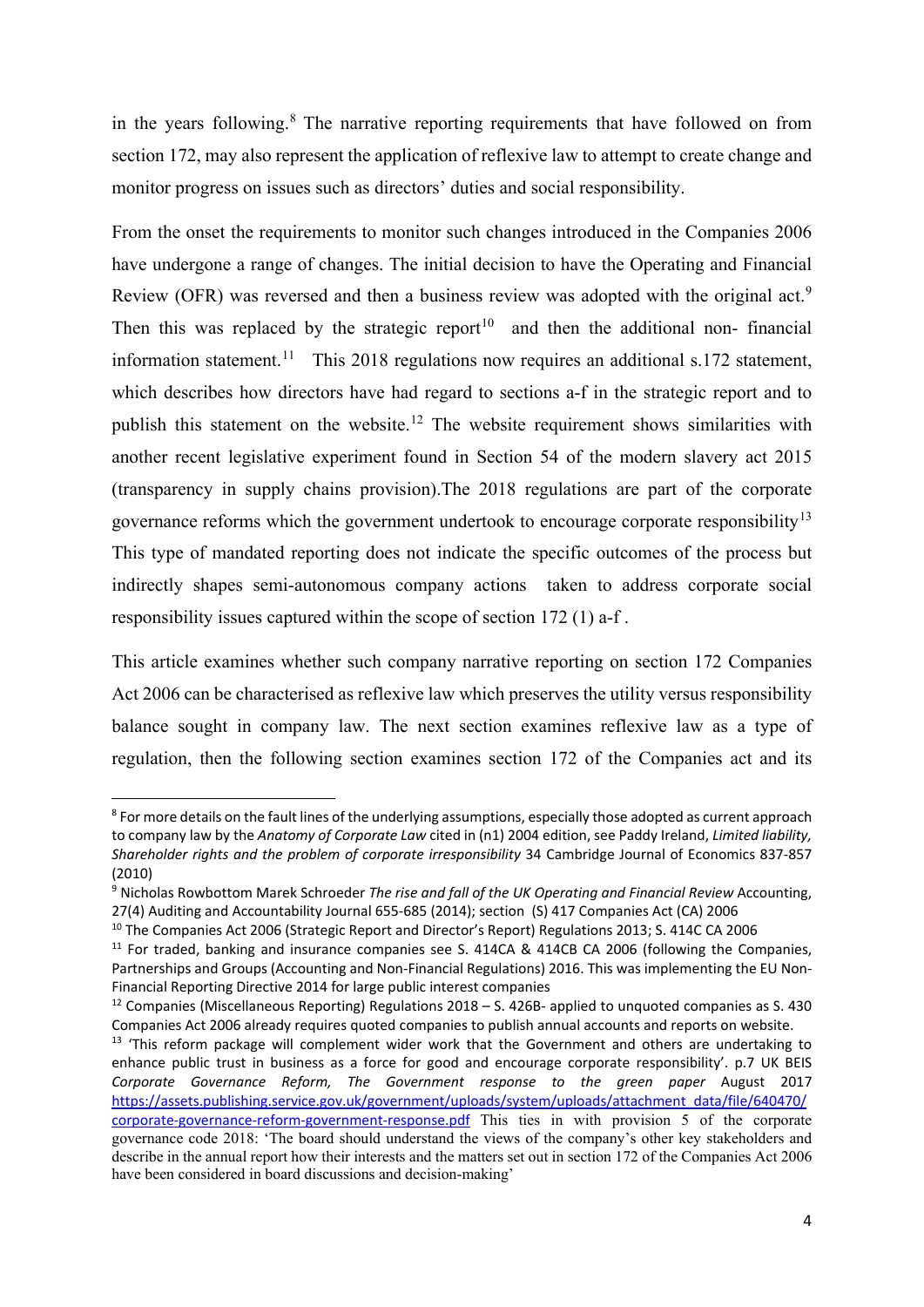relationship to the corporate objective. The third section corporate social responsibility which has given rise to a semi-autonomous social subsystem of regulation. The fourth section looks at the evolution of the narrative reporting requirements under section 172 to discover if the balance required by reflexive law can be deduced. The final section concludes on what this reflexive approach may mean for further legislative attempts to regulate for CSR

# **Reflexive law**

Reflexive law can be seen as law's action through procedural regulation of self-regulation to encourage directed semi-autonomous action. Teubner states that: 'Reflexive law is characterized by a new kind of legal self-restraint. Instead of taking over regulatory responsibility for the outcome of social processes, reflexive law restricts itself to the installation, correction, and redefinition of democratic self-regulatory mechanisms.'[14T](#page-4-0)he justification for reflexive law can be found in controlling self-regulation through 'coordinating recursively determined forms of social co-operation<sup>'[15](#page-4-1)</sup> Furthermore the external social functions of reflexive law is seen as necessary to structure semi-autonomous social systems through shaping processes of internal discourse and also reflexive law relies on procedural norms that regulate processes.<sup>[16](#page-4-2)</sup>

Reflexive law can be both normative and procedural. Teubner observes that 'social regulation through law is accomplished through the combination of two diverse mechanisms – information and interference'[17](#page-4-3) He makes three further observations when discussing social regulation through reflexive law: firstly reflexive law may involve procedural regulation, but it is important to note that, 'every act of procedural regulation has substantive premises and consequences.'[18S](#page-4-4)econdly reflexive law should not be merely interpreted in terms of normative social autonomy and hence it does not immediately equate to deregulation rather it could be

<span id="page-4-0"></span><sup>14</sup> Teubner 1983 (n6) p.239

<span id="page-4-1"></span><sup>15</sup>Teubner 1983 (n6) p.254 & 257

<span id="page-4-2"></span><sup>16</sup> Teubner 1983 (n6) p. 255

<span id="page-4-3"></span><sup>17</sup> Gunther Teubner *Law as an autopoietic system* p.65 (Oxford: Blackwell Publishers, 1993)

<span id="page-4-4"></span><sup>18</sup> Teubner 1993 (n17) p.66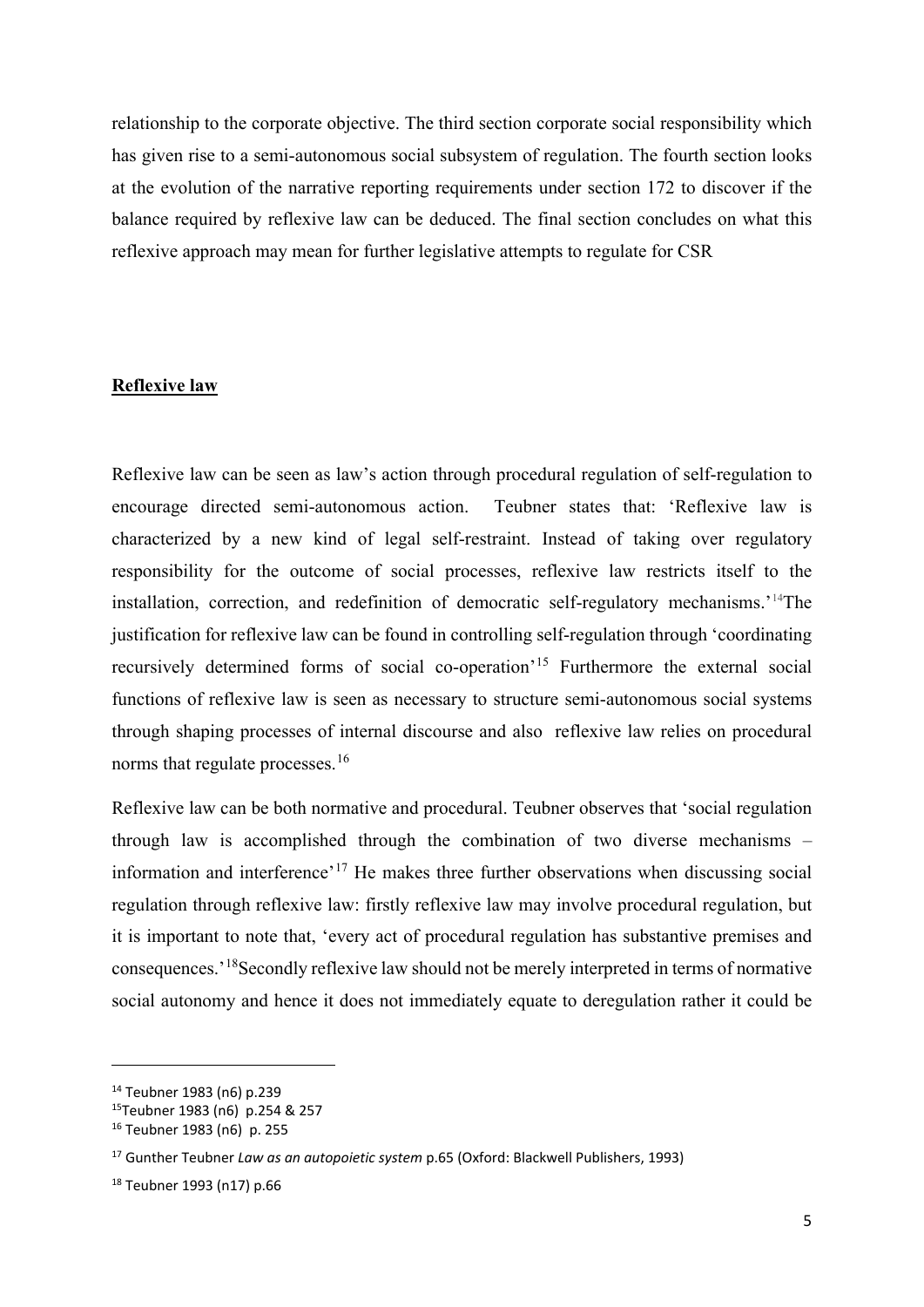used either to safeguard autonomy (for example: strengthen self-regulation) or to impose discipline (for example creating reporting rules where none existed).<sup>[19](#page-5-0)</sup> It should deal with the issue of filling in the gaps in knowledge of the regulators as they will need to understand the object of their regulation.[20](#page-5-1) This is what suggests an autopoietic system which is arranged in such a way that the systems to be controlled becomes self-referential and self-regulatory.<sup>[21](#page-5-2)</sup>

Crucially Luhmann suggests that:

"Law –related communications have as operations of the legal systems always a double function as factors of production and as preservers of structure. In this sense, autopoietic systems are always historical systems which start from the state in which they have put themselves"<sup>[22](#page-5-3)</sup>

Finally Teubner emphasizes that 'reflexion in law means both empirical analysis and normative evaluation.[23](#page-5-4) In this regard, when he focuses on corporate interest, he also differentiates between three aspects of an enterprise: the function, the performance and the reflection, proposing the formation of corporate interest as a legal term which mediates between these aspects.[24](#page-5-5) Therefore 'it aims at creating organizational structure for discursive processes that make possible a balancing of enterprise performance (for consumers, workers and shareholders but also for the political and natural environment) on the one hand and function, (ensuring the satisfaction of future social needs) on the other.<sup>[25](#page-5-6)</sup> This suggested legal device which could provide corrective action describes many of the balancing elements similar to those in section 172. An orientation towards outputs which yield CSR  $^{26}$  $^{26}$  $^{26}$  He hints at the probability that this could not be an easy 'concrete legal formulation' hence the need to settle for conveying 'directions & indications'.[27](#page-5-8)

<span id="page-5-8"></span> $27$  ibid

<span id="page-5-0"></span><sup>19</sup> Teubner 1993 (n17) p.68

<span id="page-5-1"></span> $20$  Ibid

<span id="page-5-2"></span> $21$  Ibid

<span id="page-5-3"></span><sup>22</sup> N Luhmann *Law as a social system* p.84-85 (Oxford: Oxford University Press, 2004 )

<span id="page-5-4"></span><sup>23</sup> Teubner 1993(n17) p.69

<span id="page-5-5"></span><sup>24</sup> Gunther Teubner *Corporate Interest, the public interest of the enterprise in itself* in *Reflexive Labour Law: Studies in Industrial Relations and Employment Regulation* 21-52, 44 (Deventer: Kluwer Law, 1994)

<span id="page-5-6"></span><sup>25</sup> Teubner 1994 (n24) p. 45

<span id="page-5-7"></span> $26$  Ihid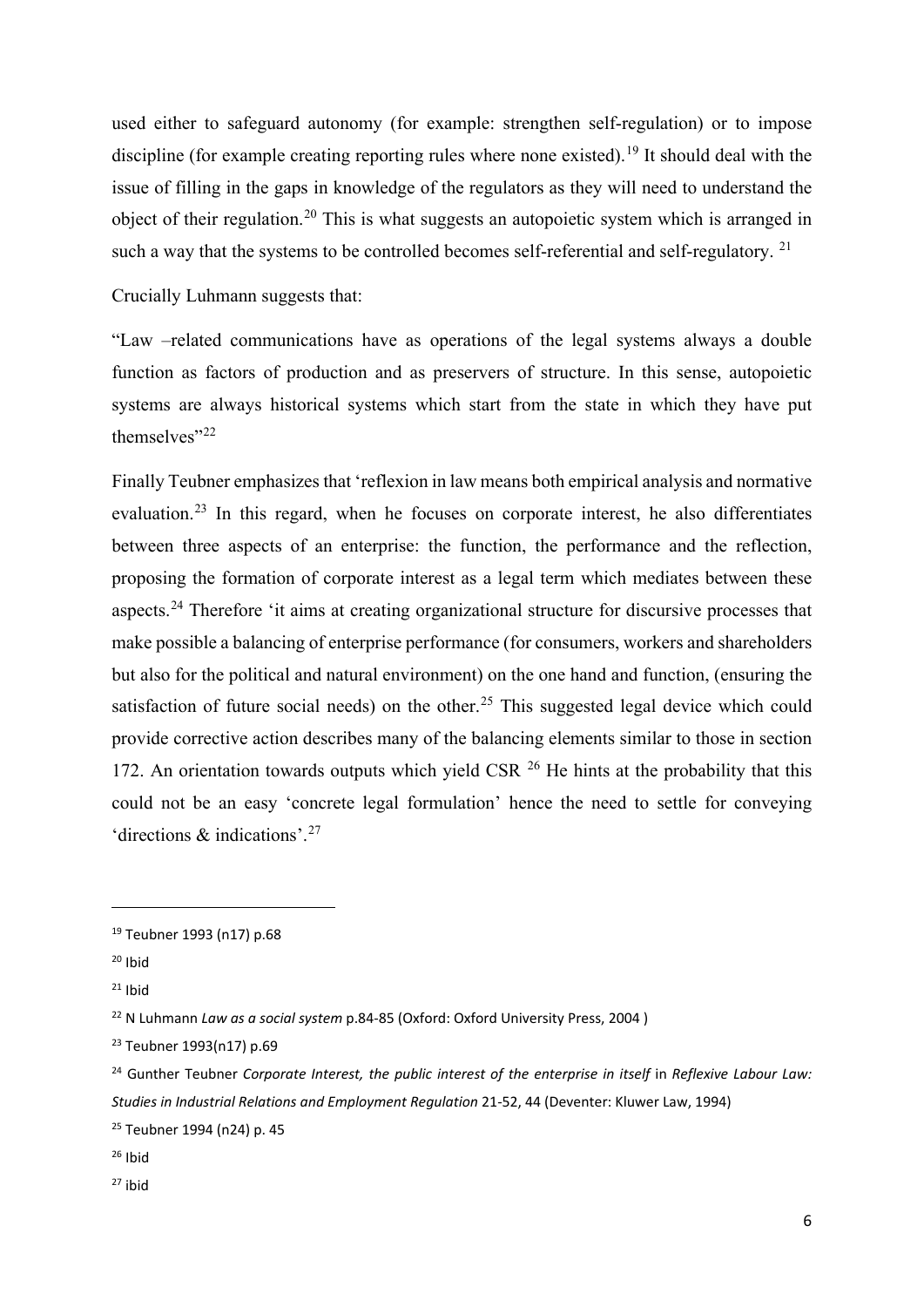Rogowski in a similar vein, addresses reflexive law as analysis of 'processes which 'reflect' within the legal and judicial system, forms of regulation and self-regulation within other social systems and within the legal system in general.<sup>[28](#page-6-0)</sup>

This notion of reflexive law is closely linked to reflexive governance which can be seen as "governance arrangements where either institutions allow for a reflexive adaptation of rules and procedures or where the governed have some capability to affect the construction of the objects of governance".[29](#page-6-1)

In a sense, reflexive law has emerged at a cross-roads, 'between a turn to or away from law as a means of social regulation'.<sup>[30](#page-6-2)</sup> The increasing push for the regulation of new aspects of social interaction through publicity via platforms such as social media alongside the wholesale retreat and deregulation of legal aspects across global markets, reflect the challenge posed for law in an increasingly globalised world.<sup>[31](#page-6-3)</sup> For corporate law, this will include the necessity for governance of hitherto 'private' spheres of governance, the progressively complex spheres of corporate action and impact plus the law's own inadequacy in the use of regulatory techniques for dealing with such complexity.

Blankenburg however stresses that there is nothing new in law adopting a procedural guise when entering new fields of regulation<sup>[32](#page-6-4)</sup> but there are indications that law's reflexive response is itself, a conceptual capture resulting from law's limiting and thereby excluding the legal sphere from political debates outside of current economic and market thinking. This may be as a result of 'the hegemony of economic thinking in law'[33](#page-6-5), which has left the law, 'caught in polarizing debates over efficiency vs. planning, private vs. public ordering, self-government vs. command/control etc.'[34](#page-6-6)

The capture is self-imposed and represents the stronghold that company law has imposed upon itself perhaps for historical reasons linked to the perceived success of the company as a form

<span id="page-6-0"></span><sup>&</sup>lt;sup>28</sup> Ralf Rogowski, *Industrial relations, Labour conflict resolution and Reflexive Labour law* in *Reflexive Labour Law:*<br>*Studies in Industrial Relations and Emplovment Reaulation 53-94. 53-54 (Deventer: Kluwer Law. 1994* 

<span id="page-6-1"></span><sup>&</sup>lt;sup>29</sup> Peter Feindt, Sabine Weiland Reflexive governance : exploring the concept and assessing its critical potential *for sustainable development* 20(6) Journal of Environmental Policy and Planning 661-674 , 663 (2018)

<span id="page-6-2"></span><sup>&</sup>lt;sup>30</sup> Peer Zumbansen Law after the welfare state, Formalism, Functionalism and the ironic turn of reflexive law 56(3) The American Journal of Comparative Law 769-808,793 (2008)

<span id="page-6-3"></span> $31$  Ibid

<span id="page-6-4"></span><sup>&</sup>lt;sup>32</sup> Erhard Blankenburg "The Poverty of Evolutionism: A critique of Teubner' s case for reflexive law: commentary and debate" 18(2) law and Society Review 273-290, 285 (1984)

<span id="page-6-6"></span><span id="page-6-5"></span> $34$  ibid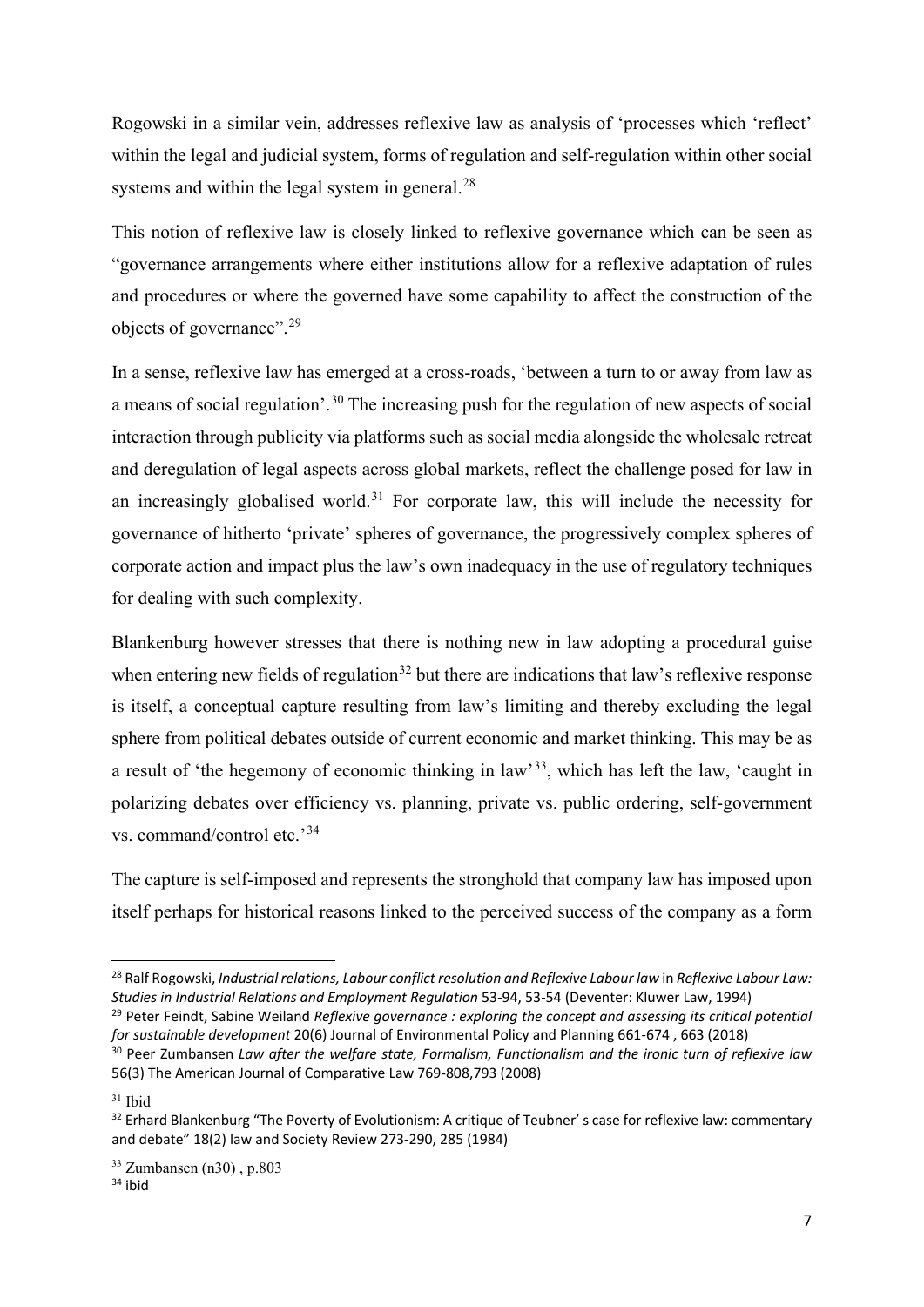of business organisation. This self-imposition is also a result of the corporate law's pursuit of a dual purpose: utility and responsibility. Hurst puts forward the proposition that 'our weakness in the demand for responsibility did not derive from the immediate context of the demand but from other undesirable by-products of our utilitarian emphasis<sup>[35](#page-7-0)</sup> In corporate law, the corporate objective is caught in a utility versus responsibility debate captured in the compromise that is expressed in section 172 companies Act 2006 with the embodiment of shareholder value as utility and the consideration of stakeholder interests as responsibility.

The inadequacy of the externalising mechanism hitherto adopted by company law when dealing with responsibility issues mentioned in section 172 has been highlighted in historical debates such as the Berle-Dodd debate<sup>[36](#page-7-1)</sup> and the Berle & Means research<sup>[37](#page-7-2)</sup>. Parkinson<sup>[38](#page-7-3)</sup> and McBarnet<sup>[39](#page-7-4)</sup> indicate the role of the law in shaping the objective of the corporate entity in the UK and thus highlights the law's complicity in current model of governance. Hurst points to a point between the 1880s and the 1930s in the US where 'acceptance of the corporation's utility was taken to warrant using law to enlarge manoeuvrability of private power...'<sup>[40](#page-7-5)</sup>This is in line with Luhmann's observation that historical systems such as this, result from an initial selfimposed state.

Therefore the shift to reflexivity could also mask asymmetric power relations.<sup>[41](#page-7-6)</sup> There is a paradox which exists between the handling of 'social' responsibilities such as modern slavery in supply chains or director duties towards environmental responsibilities when compared to the handling of investor protections in international investment agreements.<sup>[42](#page-7-7)</sup> Nevertheless there has been a growth in regulation and regulatory networks of social responsibilities which

<span id="page-7-0"></span><sup>35</sup> James Willard Hurst, *The Legitimacy of the Business Corporation in the law of the United States 1780-1970* 59 (Charlottesville: University of Virginia Press, 1970)<br><sup>36</sup> The debate between Berle and Dodd were published in a series of articles between 1931 and 1932. See Adolf

<span id="page-7-1"></span>AugustusBerle Jr., *Corporate Powers as Powers in Trust* 44 Harvard Law Review 1049-1074 (1931) ; Edwin Merrick Dodd, *For whom are corporate managers trustees?* 45 Harvard Law Review 1145-1163 (1932); Adolf Augustus Berle Jr., *For whom Corporate managers are Trustees: A Note* 45 Harvard Law Review 1365- 1372 (1932).

<span id="page-7-2"></span><sup>37</sup> Adolf Augustus Berle, Gardiner Coit Means, *Modern Corporation and Private Property* (New York: Macmillan Co, 1932)

<span id="page-7-3"></span><sup>38</sup> John Edward Parkinson, *Corporate Power and Responsibility: issues in the theory of company law* (Oxford: Clarendon Press, 1995)

<span id="page-7-4"></span><sup>39</sup> Doreen McBarnet, Aurora Voiculescu, Tom Campbell (eds.), *The New Corporate Accountability- Corporate Social Responsibility and Law* (Cambridge: Cambridge University Press, 2007)

<span id="page-7-5"></span><sup>40</sup> Hurst (n35) p.62

<span id="page-7-6"></span><sup>41</sup> Teubner (n6) p.241

<span id="page-7-7"></span><sup>42</sup> Sol Picciotto *Regulating Global Corporate Capitalism* p.193 (Cambridge: Cambridge University Press, 2011) indicating some of the strong legal rights given to foreign investors under BITs and NAFTA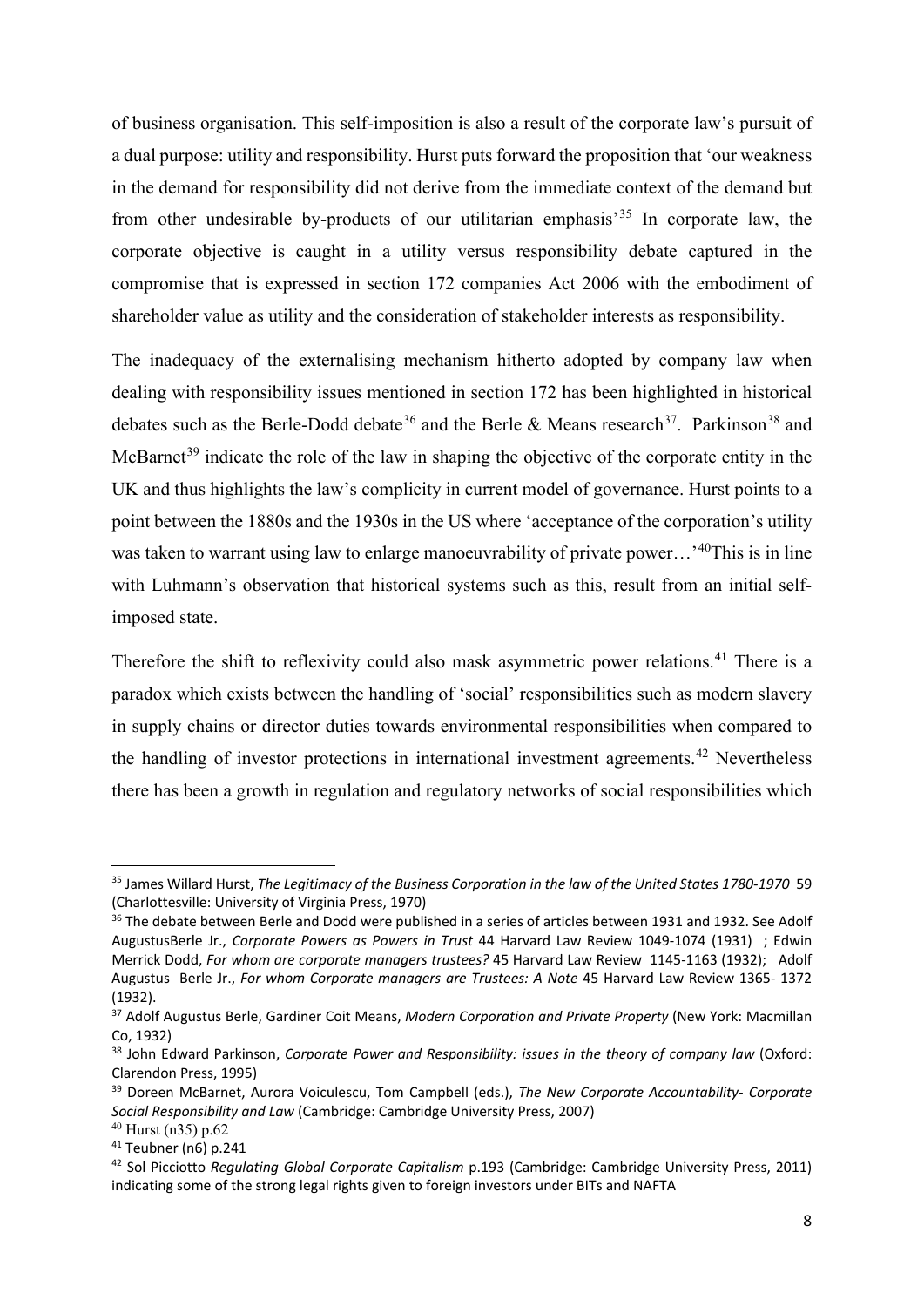can create disruptive political effects and expand the landscape of regulation.<sup>[43](#page-8-0)</sup> The challenge is to harness the potential effects and flexibility of the newer reflexive forms of law within this self-imposed limits.<sup>[44](#page-8-1)</sup> However it is also necessary to be aware that the limits are self-imposed and a result of the dominance of the view that companies as presently constituted are essential for desired economic growth.[45](#page-8-2)

Parker highlights this import of the compromise position that company law has placed itself in. She suggests that: "for example, in company law this would mean that 'fiduciary duties should be transformed into duties of disclosure, audit, justification, consultation and organisation of internal control processes"<sup>[46](#page-8-3)</sup> but then drives for three further limitations<sup>[47](#page-8-4)</sup>:

- a. That the law should set out substantive value, principles and outcomes for CSR
- b. Companies should engage in deliberative democracy with identified stakeholders
- c. Informal regulation to cover gaps or areas of new corporate responsibility which need to be addressed

These echo principles which can also be derived from broad reflexive governance principles. Feindt and Weiland suggest that reflexive governance occurs under the following circumstances:

"Where institutional and procedural arrangement involve actors across varied levels of governance and/or various epistemic backgrounds and practical contexts, in an effort to reflect on and possibly adapt their cognitive and normative beliefs, in ways that take into account and acknowledge alternative understandings of the problems, in an attempt to integrate multiple approaches to problem solution."<sup>[48](#page-8-5)</sup>

This endorses a stakeholder approach, goal setting in deliberative and communicative manner, engagement form within companies, government and other stakeholders and shared platforms where understandings from CSR could reinforce other areas of company law accountability while integrating diverse legal and extra-legal approaches to problem solving to ensure the collective success of company in the societal interest.

<span id="page-8-0"></span><sup>43</sup> Abraham Newman and Elliot Posner Voluntary Disruptions: International Soft Law, Finance and Power p.30 (Oxford: Oxford University Press, 2018)<br><sup>44</sup> Picciotto (n42), p. 202: 'The challenge for creative lawyering is to find ways to combine the strength of

<span id="page-8-1"></span>corporate codes and formal laws'.

<span id="page-8-2"></span><sup>45</sup> See Hurst (n35)p.62

<span id="page-8-3"></span><sup>&</sup>lt;sup>46</sup> Christine Parker, *The open corporation* p.297 (Cambridge: Cambridge University Press 2002)<br><sup>47</sup> Ibid at p. 297-299

<span id="page-8-5"></span><span id="page-8-4"></span><sup>48</sup> Feindt & Weiland (n29) p.665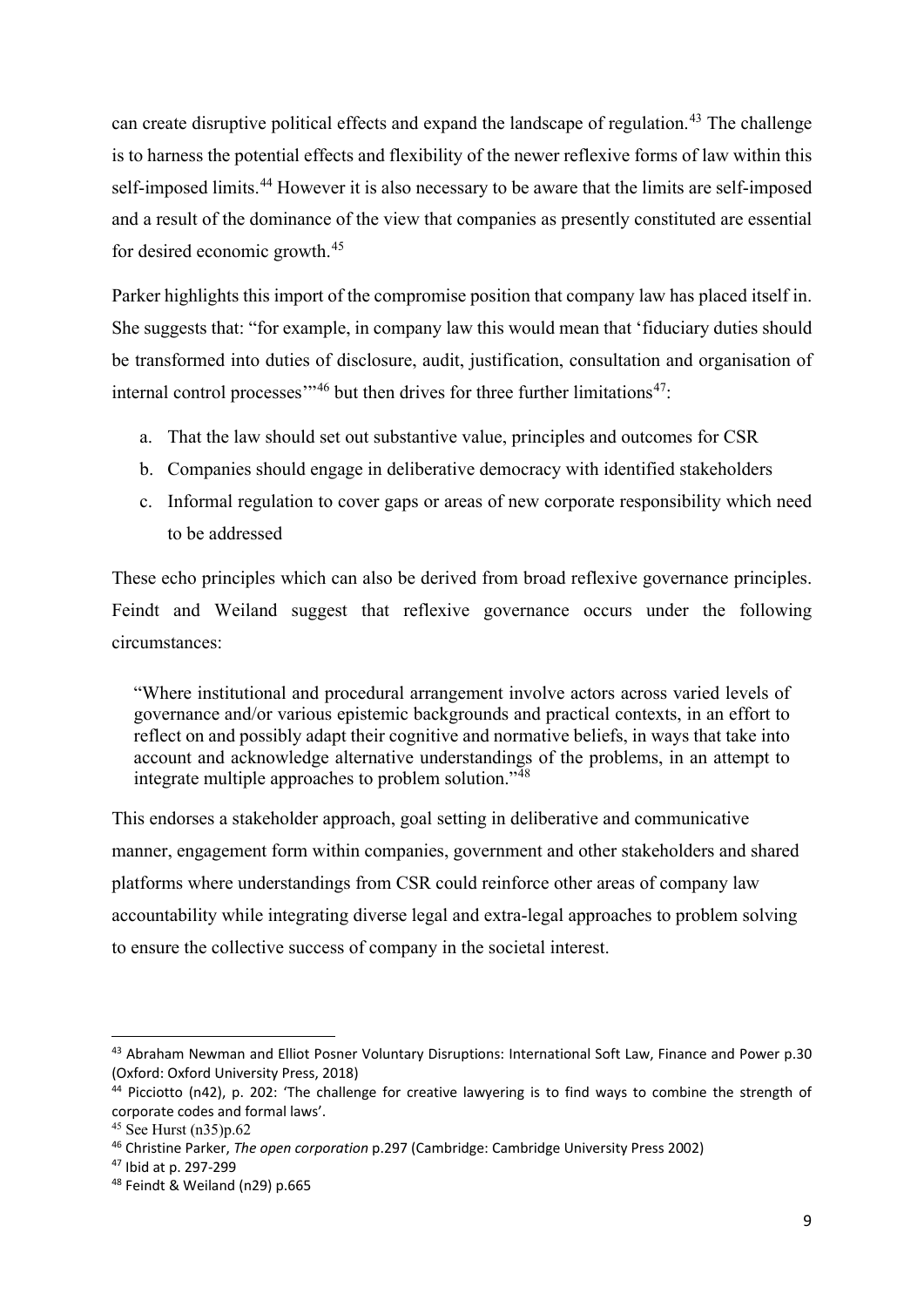Feindt and Weiland find some tensions which may be created in the process and they include the question of flexibility and openness in the regulations versus the need for defined outcomes in the affected areas, the question of evolutionary change versus counter-hegemonic approaches which challenge and change the status quo, genuine learning through processes versus further entrenchment of strategic interests and finally the potential for such reflexion to cause changes in internal governance priorities and structures. [49](#page-9-0)

Nevertheless within this current regulatory frame, there is evidence of experimentation and evolution. The next section begins the examination of such experimentation by considering section 172 and the self-imposition of the limited sphere of regulation

<span id="page-9-0"></span> $49$  ibid. This adapts the five inherent conceptual tensions which they found in their work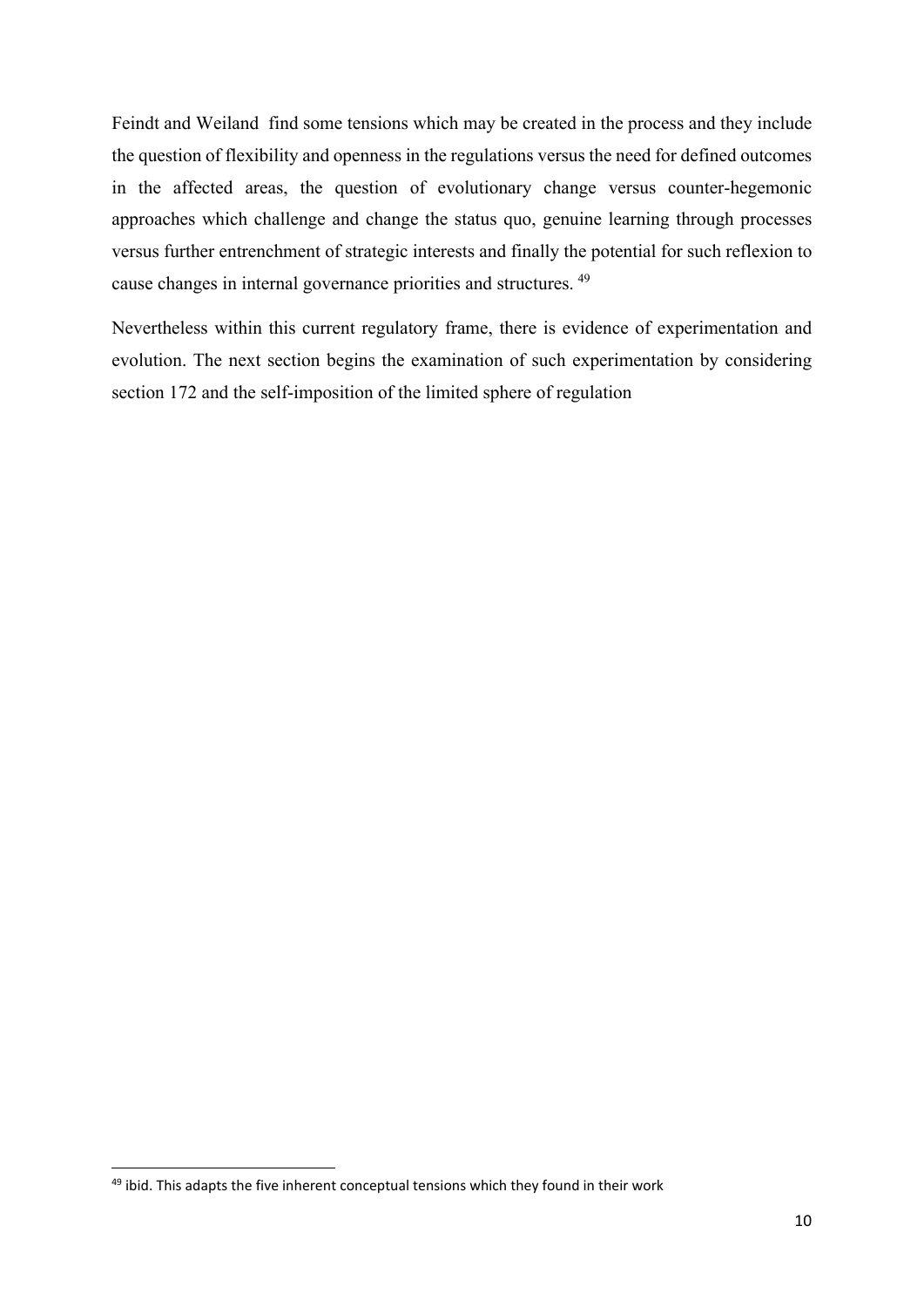# **Section 172 and the corporate objective**

This statement made in the debates in the white paper on modernising company law, pre- the 2006 Act, indicates some evidence of the utility versus responsibility bargaining and the selfimposition of restricted legal spheres:

In early Review documents the debate about how to approach defining directors' duties produced two distinct positions. They were labelled 'Enlightened Shareholder Value' (ESV) and 'Pluralist'. The ESV approach towards defining directors' duties maintained that the primary duty of a company director was to maximise value for the company's shareholders. However, it added that other relationships were significant in this and therefore needed to be taken into account when judging how to carry out this duty. The interests of employees, customers, suppliers, and local residents, as well as the environmental impact of the company's activities and its good standing in the eyes of the public, all had to be considered when judging what was in the interests of shareholders. *Such an approach would require no fundamental change to existing company law, which obliges directors to act in the interests of members of the company; and therefore any revision of the law along ESV lines would consist of codification rather than significant reform. The pluralist approach to defining directors' duties would require a more fundamental change in company law.* Where the ESV approach would have directors *consider the impact on other stakeholders of their attempts to produce shareholder value*, the pluralist approach would *force directors to consider the interests of stakeholders in their own right*. Shareholders would become merely one of a number of parties whose interests the directors would weigh against each other when making decisions.<sup>[50](#page-10-0)</sup>

This codification of director's or managers fiduciary duties is contained in s.170-177 but the relevant section which adopted this ESV approach is s.172 Companies Act 2006. This section was heralded as innovative and novel because it incorporated elements of the stakeholder approach<sup>[51](#page-10-1)</sup> however on closer scrutiny it represents a mediated position quite similar to the position advocated by 'enlightened self-interest' models. This is an attempt to integrate wider considerations within a shareholder wealth maximisation focused model. It does not alter the basic focus of the corporation from a private contractual one. It is still preserves semiautonomous spheres of private decision-making in the interests of the company.

<span id="page-10-0"></span><sup>50</sup> House of Commons Trade and Industry Committee *The White Paper on Modernising Company Law Sixth Report of Session 2002–03 Report, together with minutes of evidence and appendices* paras: 12-15 <https://publications.parliament.uk/pa/cm200203/cmselect/cmtrdind/439/43906.htm>

<span id="page-10-1"></span><sup>51</sup> Bryan Horrigan *Corporate Social Responsibility in the 21st Century* (Cheltenham: Edward Elgar, 2010)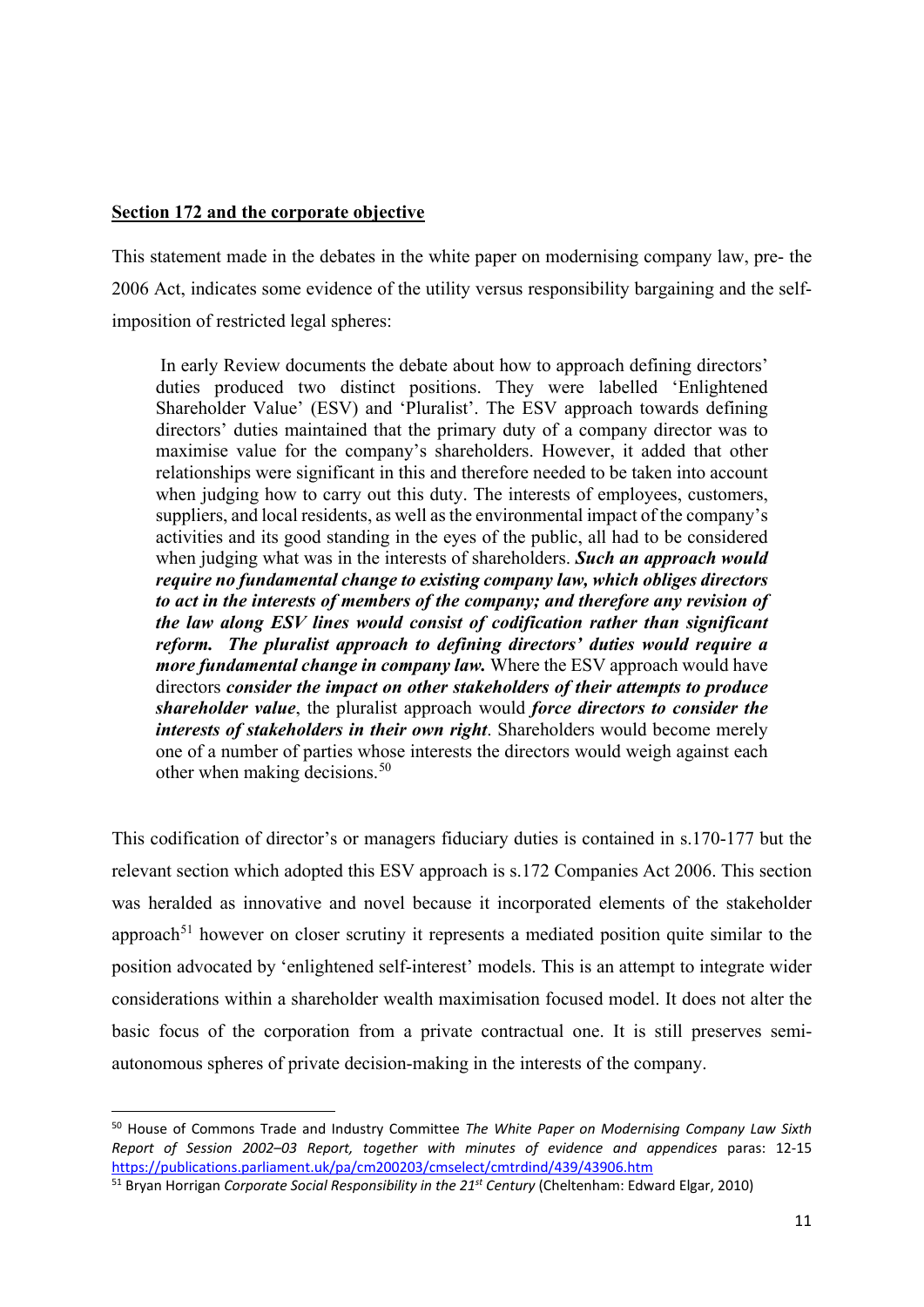Earlier suggestions of this potential mediated position can be seen in the work of Parkinson who suggested:

...broadening directors' discretion to permit them to depart from the requirements of profit maximisation' would be a necessary adjustment to create an appropriate legal setting for changes in management behaviour that are the intended consequence of other methods of inducing responsibility. A reformed fiduciary duty might accordingly stipulate that the directors are under an obligation to conduct the business for profit, but that in so doing they must take account of affected interests (which might be specified).'[52](#page-11-0)

The 2006 Act endorsed this limited approach which it termed the ESV approach. This approach adopts a shareholder focused model that allows for consideration of other factors which may affect that shareholder value in the long term. It permits the consideration of other 'stakeholders' interests but only as it affects shareholder value and 'the success of the company' (profit). Nevertheless it is evident from the ministerial statements about the bill that this could have multiple interpretations:

'There are two ways of looking at the statutory statement of directors' duties: on the one the hand it simply codifies the existing common law obligations of company directors; on the other – especially in section 172: the duty to act in the interests of the company – it marks a radical departure in articulating the connection between what is good for a company and what is good for society at large.'<sup>[53](#page-11-1)</sup>

One perspective of section 172, views this sections as the law's self-imposed limitation and acknowledgment of the semi-autonomous system of corporate management decision-making on social issues. Thereby giving directions to exercise director discretion in balancing competing objectives in company interest, without specifying how it needs to be done. Arden LJ in *Rolls-Royce Plc v Unite the Union* indicates how this guidance may be viewed judicially, by stating thus:

the reasonable employer for the purposes of reg. 32(2) might well be expected to be motivated not simply by its narrow financial self-interest but also by enlightened self-interest, and thus take into account the interests of the employees generally as

<span id="page-11-0"></span><sup>52</sup> Parkinson (n38) p.371

<span id="page-11-1"></span><sup>53</sup> Margaret Hodge *Ministerial statements on Duties of company directors – Company 2006* (UK: DTI, July 2007) p.1 [https://webarchive.nationalarchives.gov.uk/20070628230000/http://www.dti.gov.uk/files/file40139.pdf](https://webarchive.nationalarchives.gov.uk/20070628230000/http:/www.dti.gov.uk/files/file40139.pdf)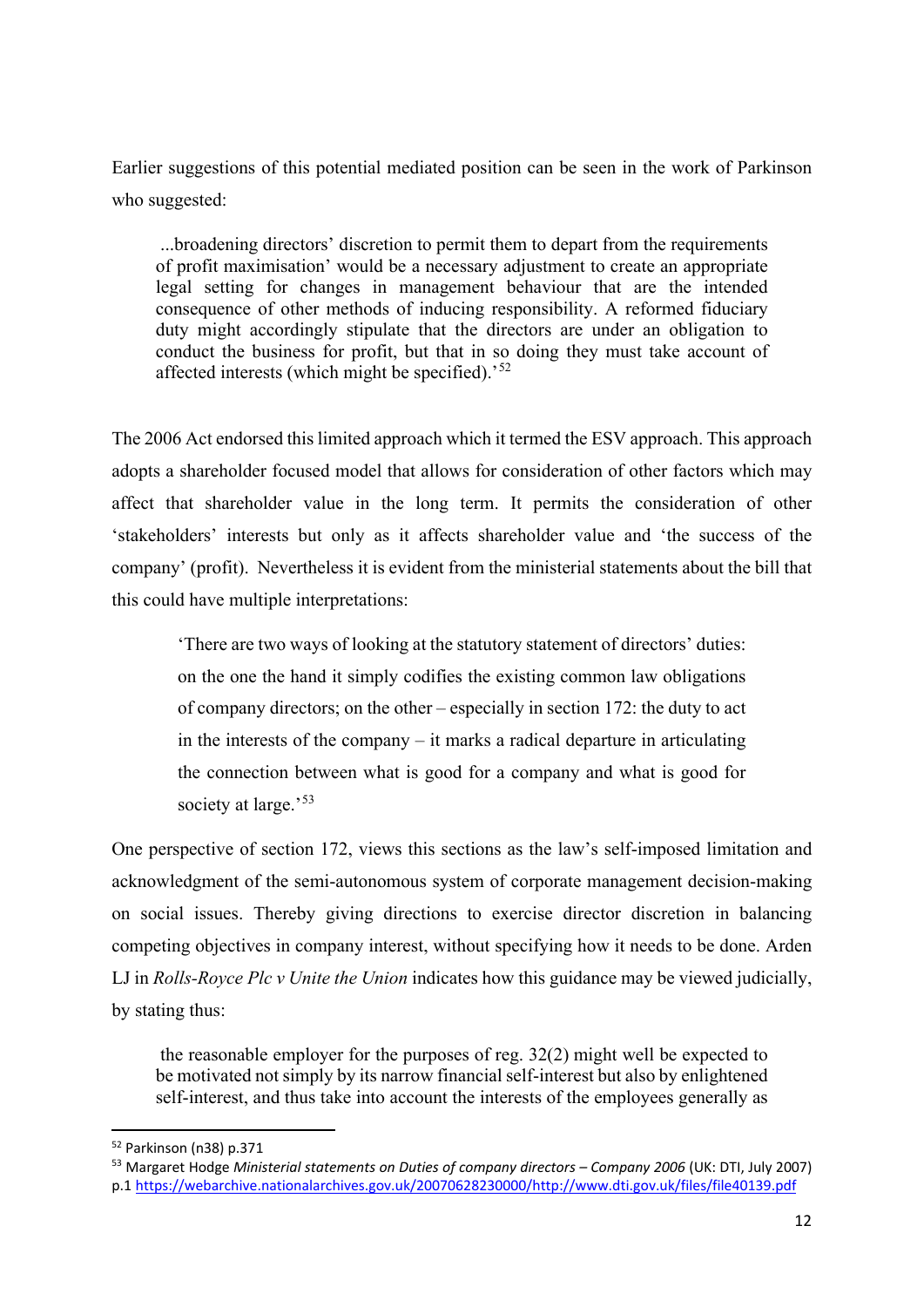one of the factors to which it should have regard in determining the business need of the undertaking (compare Companies Act 2006, s 172). [54](#page-12-0)

Villiers points out that 'such provisions tend to increase the discretion of the directors and managers, thus giving them a potential defence against challenges from shareholders rather than protecting the non-shareholders.<sup>[55](#page-12-1)</sup> Others remark that corporate law's approach to corporate power and responsibility, privileges shareholder interests and its fundamental structures may permit irresponsibility.<sup>56</sup>The necessity for shareholder focus is not integral to corporate law but has emerged due to political interests which demonstrate its utility through influential contractarian theories.<sup>[57](#page-12-3)</sup> Hurst also indicates that historically, it is an emphasis which privileges a utilitarian perspective.<sup>[58](#page-12-4)</sup> This balancing within self-limitation can be seen as a manifestation of reflexive law, because it also involves the decision to preserve shareholder primacy private spheres of decision-making while directing 'voluntary' forms of selfregulation $59$ 

An examination of this approach in the light of reflexive law suggests that the use of newer forms of regulation was necessitated by the complexity of the dialectical sub-systems and power spheres at play. One of such sub-systems can be seen as CSR. The exact reasons from law's refrain from direct regulation of such sub-systems include: Firstly, a self-imposed restraint by law in order to focus on structuring directed self-regulation within a sphere where control has been ceded to private governance. Secondly, there is an acceptance of the law's limitations including gaps in knowledge for the regulators and new areas, where the imposition

<span id="page-12-0"></span><sup>54</sup> EWCA Civ. 387 Para. 169 (2009). Reg 32(2) referred to the then Employment Equality (age) Regulations 2006/1031 now superseded by the Equality Act 2010.

<span id="page-12-1"></span><sup>55</sup> Charlotte Villiers *Corporate law, corporate power and corporate social responsibility* in *Perspectives on Corporate Social Responsibility* 85-112,94 (Cheltenham: Edward Elgar, 2008)

<span id="page-12-2"></span> $56$  Ireland (n8) p. 848 notes that 'the rigid application of the Salomon principle, coupled with de facto, no-liability shareholding, has thus greatly extended the scope for opportunistic behaviour, further institutionalising corporate irresponsibility. It is not, perhaps, surprising that the leading legal academic Otto Kahn-Freund, writing in 1944 when group structures were beginning to proliferate, described Salomon and its rigid application by the courts as 'calamitous''.

<span id="page-12-3"></span><sup>57</sup> For example see: Michael Jensen, William Meckling *Theory of the Firm: Managerial Behaviour, Agency Costs and Ownership Structure* 3(4) Journal of Financial Economics 305-360, 357 (1976) 'The publicly held business corporation is an awesome social invention…Both the law and the sophistication of contracts relevant to the modern corporation are the products of a historical process in which there were strong incentives for individuals to minimize agency costs. Moreover, there were alternative organizational forms available, and opportunities to invent new ones. Whatever its shortcomings, the corporation has thus far survived the market test against potential alternatives'.

<span id="page-12-4"></span><sup>58</sup> Hurst (n5) p.59

<span id="page-12-5"></span><sup>59</sup> Ireland (n8) p.853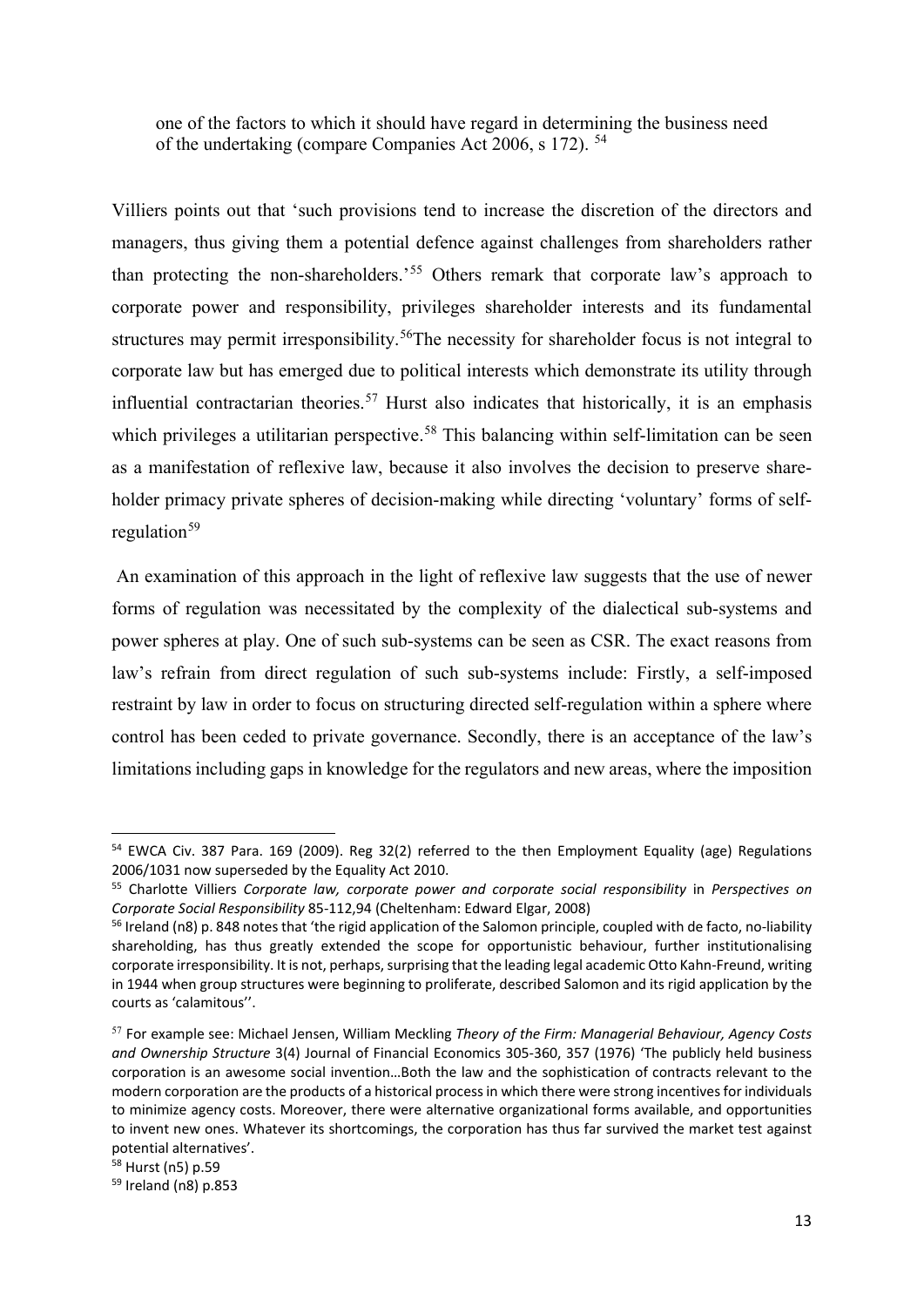of discipline while needed may be difficult and finally, it could allow for evaluation and evolution of legal regulation on the basis of evidence yielded through indirect processes such reporting on company self-regulation.

The next section examines the emergence of CSR and its semi-autonomous sub-system as a result of law's limitation.

#### **CSR and the emergence of a semi-autonomous social subsystem**

CSR developed as an umbrella concept which covers various issues that fall within the relationship between business and society. The EU commission defines to CSR as "the responsibility of enterprises for their impacts on society".<sup>[60](#page-13-0)</sup> It can refer to the concern with social, environmental and labour issues affecting the company. CSR as a concept somewhat developed as a result of the externalising effect on the part of company law.<sup>[61](#page-13-1)</sup> The aspect which delimited the scope of certain decision-making as within the 'private' sphere of influence, hence the phrase: 'beyond the law'. Therefore large parts of CSR developed as an attempt to modify the corporate objective through corporate self-referential action or legislative 'add-ons'.<sup>[62](#page-13-2)</sup> This can be viewed partly as part of the corporate desire to self-direct their own action and limit government intervention but also the law's deliberate imposition of limitations in its intervention within spheres of private decision-making following the domination liberalisation ideology which shrunk the role of the state.<sup>[63](#page-13-3)</sup> Company law and the company purpose established very limited scope of reference for CSR.

<span id="page-13-0"></span><sup>&</sup>lt;sup>60</sup> EU, A renewed EU strategy 2011-14 for Corporate Social Responsibility /\* COM/2011/0681 final \*/ [https://eur](https://eur-lex.europa.eu/legal-content/EN/TXT/?uri=CELEX%3A52011DC0681)[lex.europa.eu/legal-content/EN/TXT/?uri=CELEX%3A52011DC0681](https://eur-lex.europa.eu/legal-content/EN/TXT/?uri=CELEX%3A52011DC0681)

<span id="page-13-1"></span> $61$  Donham pushed for this self-regulatory action as early as 1927 for reasons which include the lack of direction from law see: "when the lawyer ceased to be advisory leader and sound counsellor and …went to work as a servant of the businessman, mainly doing his will, he lost something and the community lost a great deal…these conditions exist in the law because the men of real imagination and ability in the legal profession have not, on the whole, retained their social point of view or used their talents to solve the increasingly complex problems of our organised community." Wallace Brett Donham "The social significance of the businessman" 5(4) Harvard Business Review 406-419, 410 (1927)

<span id="page-13-3"></span><span id="page-13-2"></span> $62$  See Ward's argument : "The argument here would be that sustainable development (and/or other values associated with CSR) should be integrated within the basic legal framework, governing the formation and functioning of business enterprises – not exclusively as an 'add-on' in the form of environmental, labour or anticorruption legislation- to name a few examples" Halina Ward, *Corporate Social Responsibility in Law and Policy* in *Perspectives on Corporate Social Responsibility* 8-38, 21 (Cheltenham: Edward Elgar, 2008)<br><sup>63</sup> Picciotto (n42)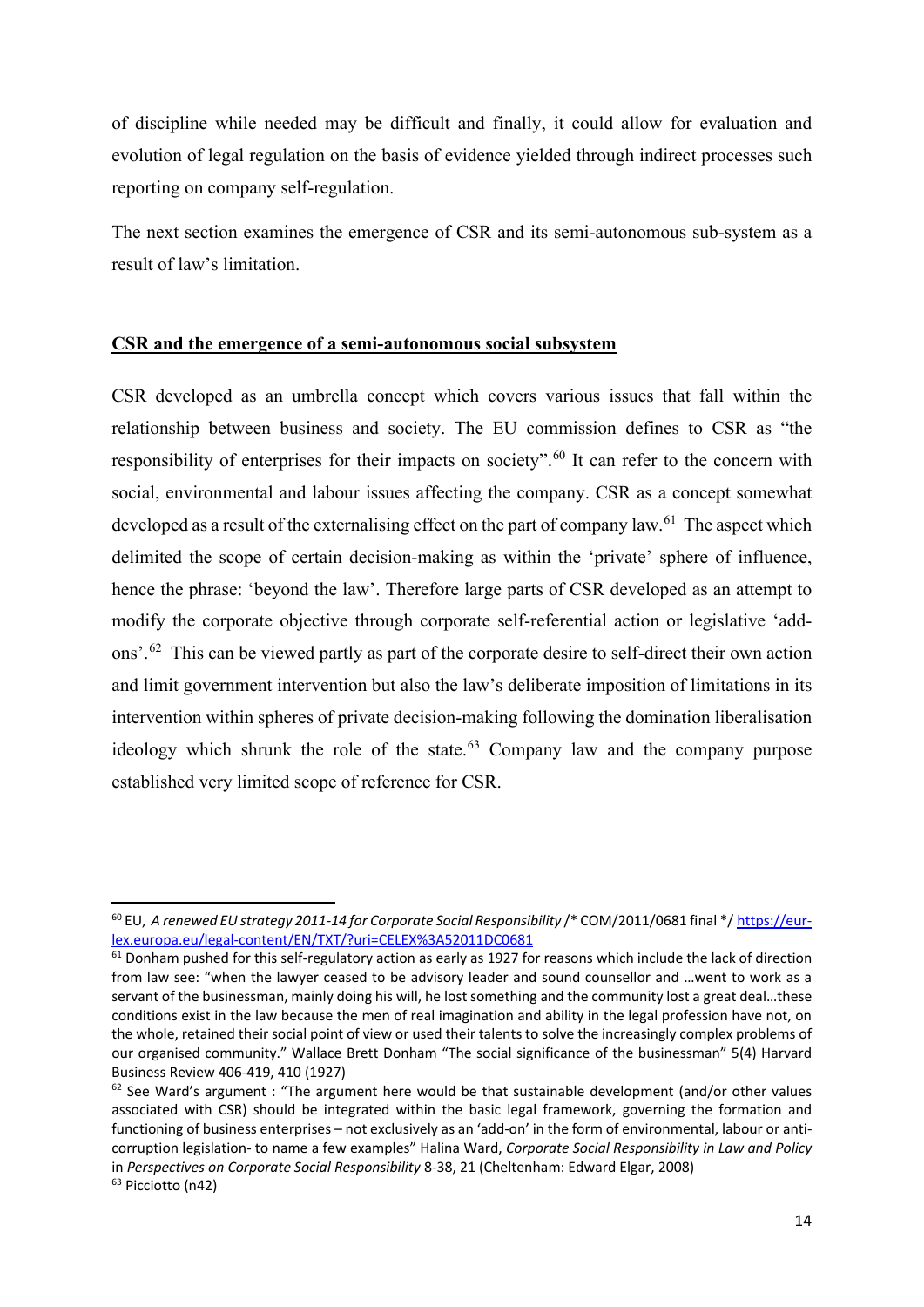This dilemma on the corporate objective is best captured by the US Berle –Dodd debate.<sup>[64](#page-14-0)</sup> Berle in 1931 in his essay 'Corporate Powers as Powers in Trust' which proposed that corporate managers exercised powers held in trust on behalf of the shareholders. This assertion adopts a traditional legal position which endorsed accountability and governance within the corporation of managers and directors to shareholders. [65](#page-14-1) Dodd responded with the argument that 'business is permitted and encouraged by law because it is of service to the community rather than because it is a source of profit to its owners.<sup>66</sup> He pointed to the early assumption of voluntary responsibilities by businessmen as support for his argument.<sup>[67](#page-14-3)</sup> This echoes aspects which can be seen in the present s 172, which preserves director discretion for stakeholder issues.

CSR can be seen in the light of this voluntary assumption of responsibilities of the corporate manager or director beyond the sphere of shareholders' interests and strict profit-making. Parkinson also identifies that these arguments shared a common task which is to identify how company law regulates corporate power in the public interest.<sup>[68](#page-14-4)</sup> Berle (&Means)<sup>[69](#page-14-5)</sup>, later analysed the internal position of the large corporations and found the managers/ directors devoid of control from the owners (shareholders). They proposed that this may then form the basis, for corporations could be called to account by society.[70](#page-14-6)

The question of whether the director is adequately held to account internally and how this affects his external responsibilities has come to dominate company law and places corporate theories, corporate governance and regulation at the heart of the CSR debate. Dean Donham in 1927 blamed an abdication of this responsibility by the law for the lacuna left for the businessman.[71](#page-14-7) In a sense the vacuum created by hard law allowed for the development of soft law and self –regulation. However there is a question of whether this was a deliberate vacuum influenced by dominant political ideology to give room for corporate power.<sup>[72](#page-14-8)</sup>Nevertheless the assumption of self-regulation prevented hard legal regulation but was also used to achieve objectives not provided in hard law. Reflexive law argues that this may be deliberate action by

<span id="page-14-0"></span><sup>64</sup> See: Berle, Dodd (n36)

<span id="page-14-1"></span><sup>65</sup> Berle (n36)

<span id="page-14-2"></span><sup>66</sup> Dodd (n36)

<span id="page-14-3"></span> $67$  Ibid

<span id="page-14-4"></span><sup>68</sup> Parkinson (n38)

<span id="page-14-5"></span><sup>69</sup> Berle & Means (n37)

<span id="page-14-6"></span><sup>&</sup>lt;sup>70</sup> Berle & Means Ibid. This position would only result from the failure of the contractarian control mechanism.

<span id="page-14-7"></span> $71$  Donham (n61)

<span id="page-14-8"></span><sup>72</sup> Allison Marchildon *Corporate responsibility or corporate power? CSR and the shaping of the definitions and solutions to our public problems* 9(1) Journal of Political Power 45-64 (2016) see also *Chapter 3- Legitimacy of power as core to CSR* in Adaeze Okoye *Legal Approaches and CSR* (Abingdon: Routledge, 2017)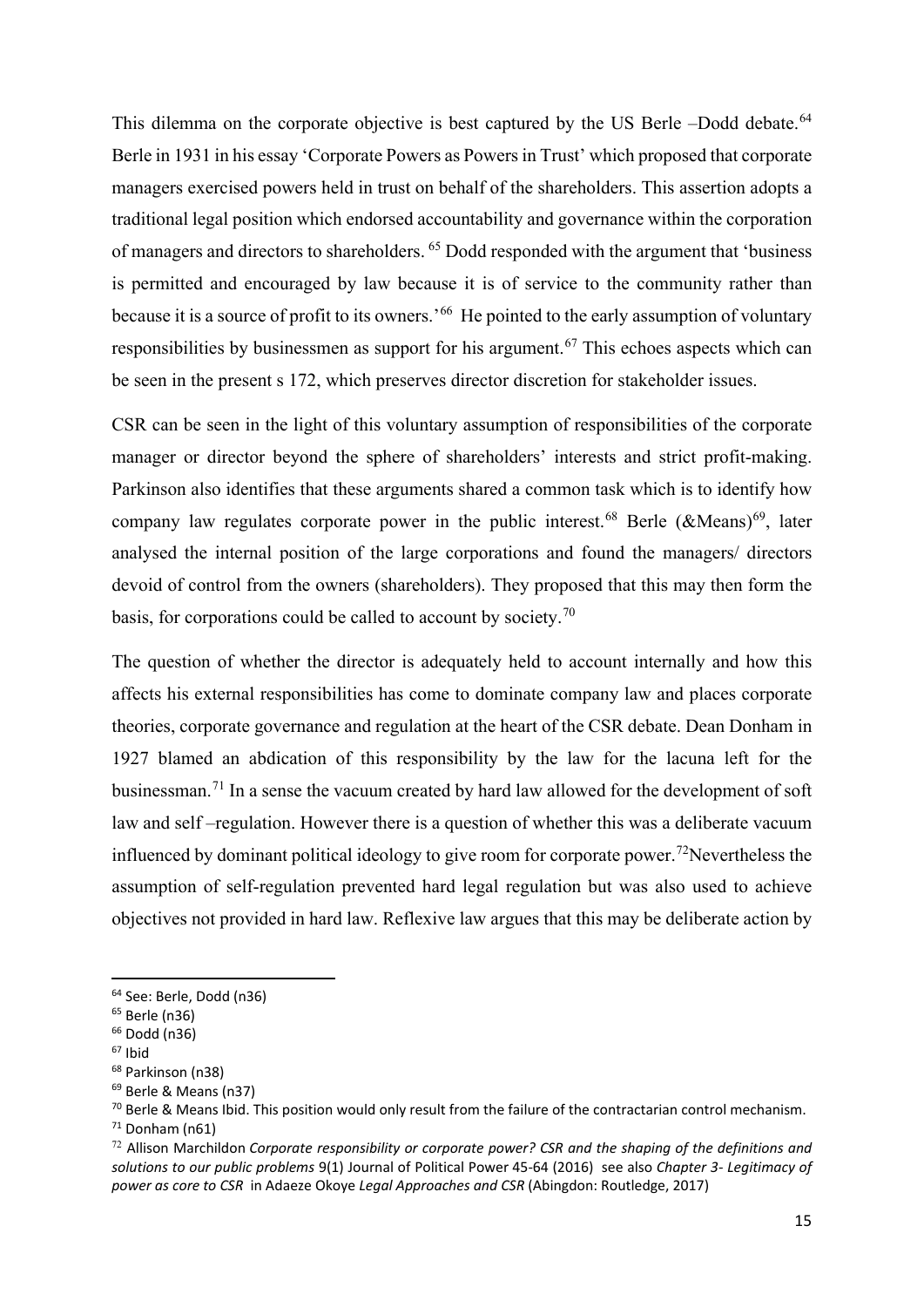company law may also be a result of law's realisation of its own self-referential nature and limited ability to deal adequately with issues arising within other semi-autonomous systems.

As a semi-autonomous sub- system, CSR then developed as a complex field of managementled action, often defined as 'the obligations of businessmen to pursue those policies, to make those decisions or to follow those lines of action which are desirable in terms of the objectives and values of our society.<sup>'73</sup>This self-direction in this area gave rise to different management conceptions of CSR. Some include Corporate Social Performance  $(CSP)^{74}$  $(CSP)^{74}$  $(CSP)^{74}$ , corporate citizenship<sup>[75](#page-15-2)</sup> and stakeholder management principles<sup>[76](#page-15-3)</sup>.

Wood defines CSP as 'the business organisation's configuration of principles of social responsibility, processes of social responsiveness, and policies , programs and observable outcomes as they relate to the firm's societal relationship'. [77](#page-15-4) Abrams suggested the management balancing claims of various interested groups by the corporate citizen.<sup>[78](#page-15-5)</sup> Evan and Freeman identify, 'stakeholder management principles' as:

The corporation ought to be managed for the benefit of its stakeholders: its customers, suppliers, owners, employees and local communities....Management bears a fiduciary relationship to stakeholders and to the corporation as an abstract entity. It must act in the interest of stakeholders as their agent, and it must act in the interest of the corporation to ensure the survival of the firm, safeguarding the long-term stakes of these groups.<sup>[79](#page-15-6)</sup>

This aspect of balancing of interests of various interested groups is then captured in section 172 as it attempts to encapsulate directors' duties by capturing existing semi-autonomous practices. However this did not involve a deviation from the legal starting point of corporate

(1951)

<span id="page-15-0"></span><sup>73</sup> Howard Rothmann Bowen, *Social responsibilities of the Businessman* 44 (New York: Harper & Row, 1953)

<span id="page-15-1"></span><sup>74</sup> Archie Carroll *A three-dimensional conceptual model of corporate social performance* 4(4) Academy of Management Review 497- 505 (1979); Steven Wartick and Philip Cochran *The evolution of the Corporate Social Performance Model* 10(4) Academy of Management Review 758-769 (1985); Donna Wood *Corporate Social Performance Re-visited* 16(4) Academy of Management Review 691-718 (1991); Diane Swanson *Addressing a Theoretical problem by re-orienting the corporate social performance model* 20(1) Academy of Management Review 43-64 (1995); Diane Swanson *Towards an Integrative Theory of Business and Society: A research strategy for Corporate Social Performance* 24(3) Academy of Management Review 596-621(1999).

<span id="page-15-2"></span><sup>75</sup> Frank Abrams, *Management's Responsibilities in a Complex World* 29(3) Harvard Business Review 29-34,30

<span id="page-15-3"></span><sup>76</sup> William Evan, Edward Freeman *A Stakeholder Theory of the Corporation: Kantian Capitalism* in *Ethical Theory and Business* 97-106, 103 (New Jersey: Prentice-Hall, 1988) 77 Wood (n74) p.693

<span id="page-15-6"></span><span id="page-15-5"></span><span id="page-15-4"></span> $78$  Abrams (n $75$ ) <sup>79</sup> Evan & Freeman (n76)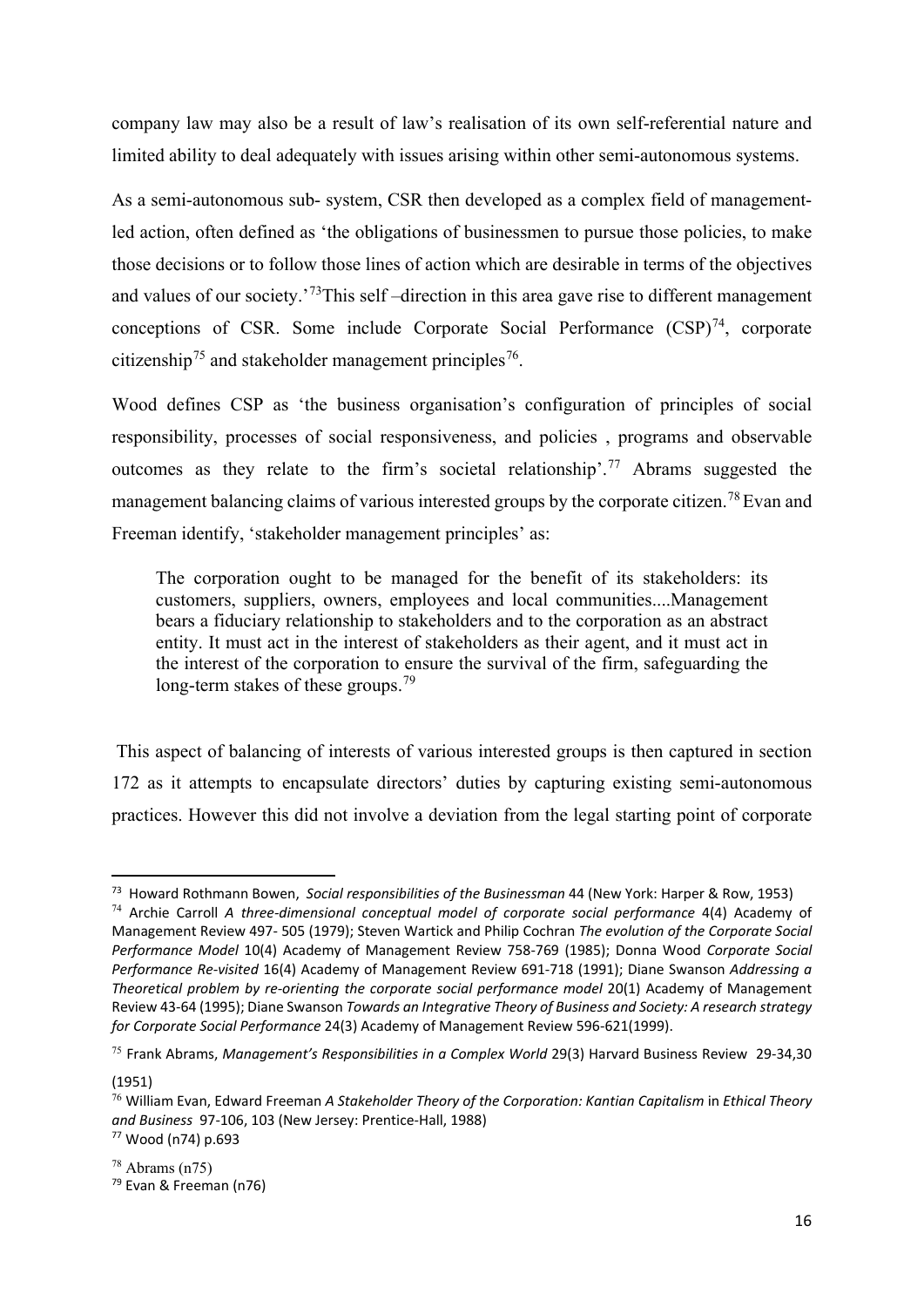accountability which privileges 'members as a whole', i.e. private sphere of decision-making in the company between the directors and the shareholders in general meetings. S.172 then only permitted the consideration of other stakeholder interests on a deliberative and communicative basis. The consideration of these other interests within section 172 the companies act, is validated through a reporting mechanism with meta-regulatory consequences. That is the legal requirement is placed on the company to report but the content is left to the scope of the company and although legal consequences will arise, they do not pertain to benchmarks about content even where desirable content indicators are given. The next section examines the requirements for reporting which has followed section 172.

## **The evolution of company reporting following s. 172**

S. 172 in its text, calls for a balancing of interests and directs directors' private decision-making in the outlined spheres which includes: long term likely consequences, employee interests, business relationships, community and environmental issues, company reputation and fairness.<sup>[80](#page-16-0)</sup> The Companies Act presents reporting as a method of evaluating the compliance with s.172. Company reporting under s. 172 would need to indicate the following conditions in order to be characterised as reflexive governance process as identified by Feindt & Weiland: [81](#page-16-1)

- 1. Provision of institutional and procedural arrangements which involve actors across varied levels of governance within and outside the company and across different business contexts.
- 2. Reflection on and the potential adoption, change or adaptation of cognitive and normative beliefs.
- 3. Action in ways which into take into account and/or acknowledge stakeholder viewpoints and multiple approaches to issues faced.
- 4. Integrate diverse approaches to solving issues identified from this process or arrangement.

<span id="page-16-0"></span><sup>80</sup> Companies Act 2006

<span id="page-16-1"></span><sup>81</sup> Feindt & Weiland (n49)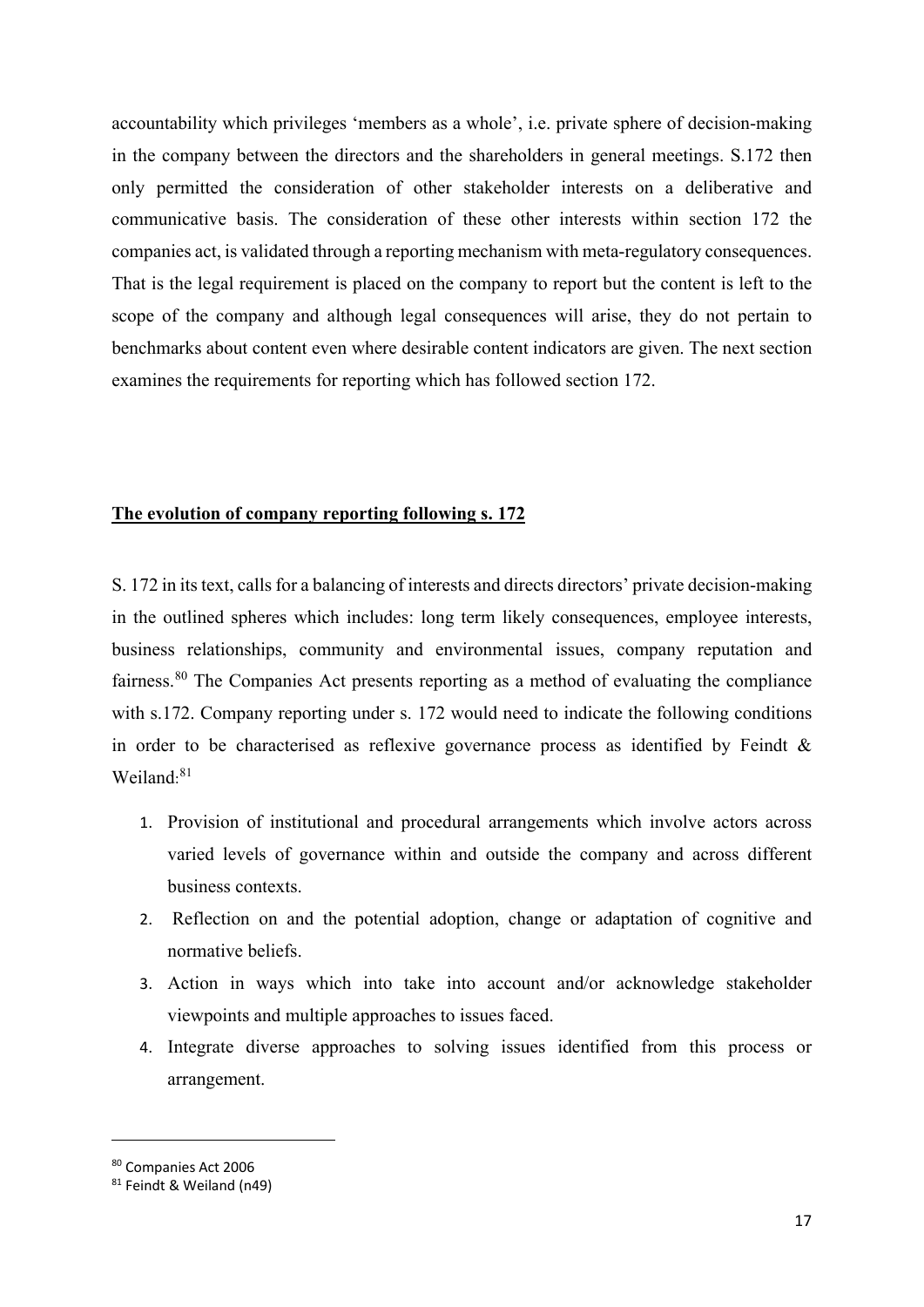The first method advocated at the onset was the Operating and Financial Review (OFR).<sup>[82](#page-17-0)</sup> This OFR was to be a detailed report within the annual report. This was supposed to be a mandatory endorsed means of social and environmental reporting.<sup>[83](#page-17-1)</sup> However the government reversed the decision to make the OFR mandatory. Rather it adopted the business review approach which was then stipulated in the original s.417 and passed with the act. This approach is based on the EU Accounts Directive<sup>[84](#page-17-2)</sup> for the adoption of a member-wide business review.

This approach is recommended for large corporations. This initial requirement was found in:

## **Old s.417: Companies Act 2006:** Contents of directors' report: business review

(2)The purpose of the business review is to inform members of the company and help them assess how the directors have performed their duty under section 172 (duty to promote the success of the company).

The business review must contain—fair review of the company's business, and a description of the principal risks and uncertainties facing the company.

A balanced and comprehensive analysis of—the development and performance of the company's business during the financial year, and the position of the company's business at the end of that year, consistent with the size and complexity of the business.

Quoted companies were also to include: the main trends and factors likely to affect the future development, performance and position of the company's business; and information about— environment, employees and social and community issues

The primary audience outlined in s. 417 was the 'members of the company'. Therefore the review was therefore focused on the perceptions of the shareholder and what projects the success of the company to that category. The inclusions of social and environmental issues are only in so far as it affects 'the success of the company'. Therefore the review would focus on how the decisions were taken by directors for their members' audience.

s. 417 was then amended by the s.414A-D the Companies Act 2006 (Strategic Report and Directors Report) 2013. The UK government cited this as part of the state implementation of the 2011 UN Guiding Principles on Business and Human rights.<sup>[85](#page-17-3)</sup> Section 414C below

<span id="page-17-0"></span><sup>82</sup> The Companies Act 1985 (Operating and Financial Review and Directors report etc...) Regulations 2005. This followed prior voluntary OFR disclosure (1993 OFR guidance UK Accounting Standards Board) - see Rowbottom & Schroeder (n9)

<span id="page-17-1"></span> $83$  Ibid

<span id="page-17-2"></span><sup>84</sup> Directive 2003/51/EC

<span id="page-17-3"></span><sup>85</sup> HM Government *Good Business: Implementing the UN Guidelines on Business and Human Rights May 2016* p.7

[https://www.gov.uk/government/uploads/system/uploads/attachment\\_data/file/522805/Good\\_Business\\_Im](https://www.gov.uk/government/uploads/system/uploads/attachment_data/file/522805/Good_Business_Implementing_the_UN_Guiding_Principles_on_Business_and_Human_Rights_updated_May_2016.pdf) plementing the UN Guiding Principles on Business and Human Rights updated May 2016.pdf .This may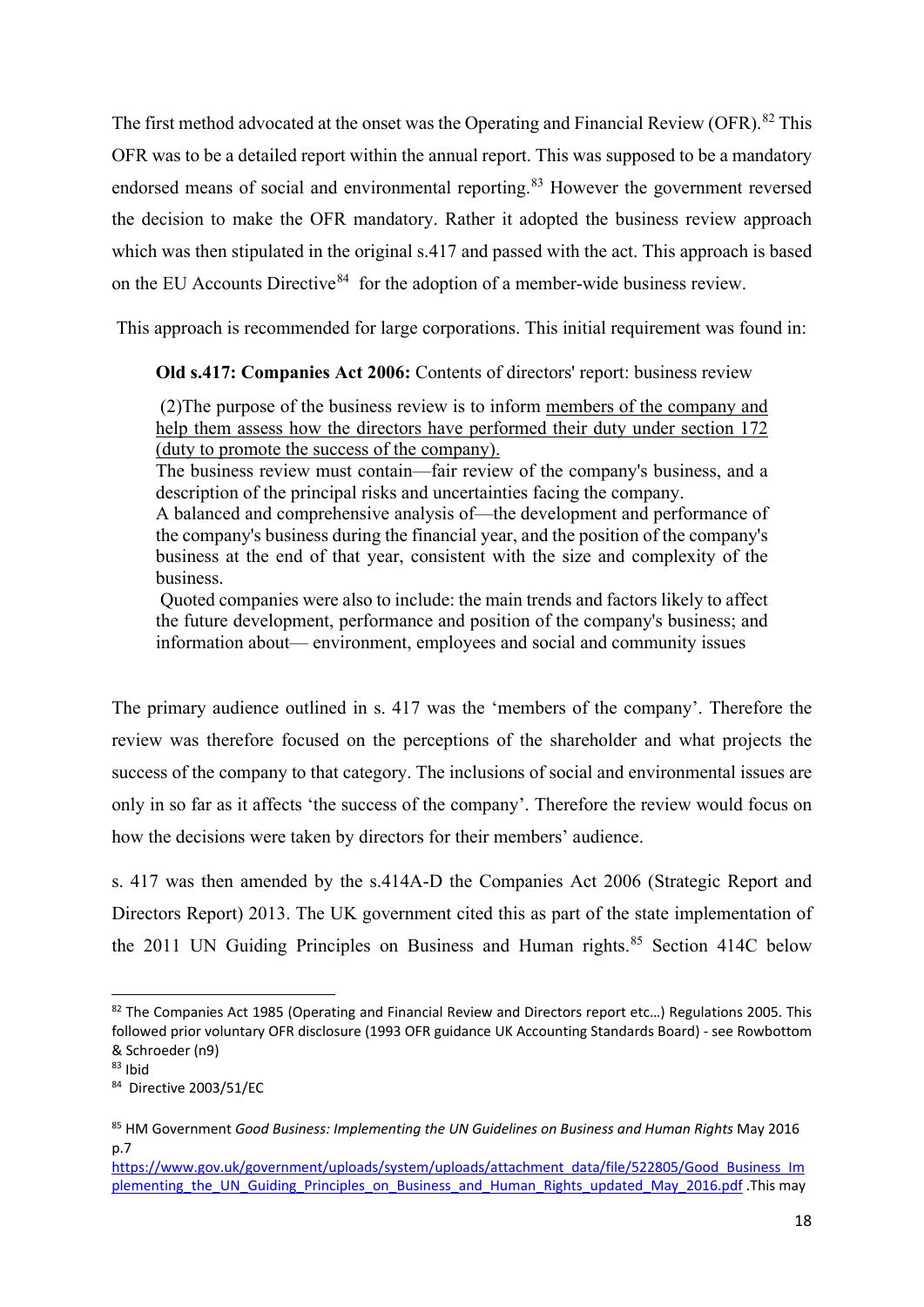indicates the key changes and this includes: increased external regulatory focus with a separate strategic report focused on similar area to the business review but more clearly outlined. The objectives were similar: "The purpose of the strategic report is to inform members of the company and help them assess how the directors have performed their duty under section 172 (duty to promote the success of the company)."

Listed companies were also directed to report on addition human rights issues, thus environment, employees, social, community and human rights issues, "including information about any policies of the company in relation to those matters and the effectiveness of those policies."

There was also the potential to explain omissions.<sup>[86](#page-18-0)</sup>

Finally quoted companies were asked to report on company strategy, business model and a breakdown on sex of directors, senior managers and employees<sup>87</sup>

The Companies, Partnerships and Groups (Accounts and Non-Financial Reporting) Regulations 2016 then amended the Companies act 2006 (for public interest entities (PIES), that is, a traded banking or insurance company with more than 500 employees) to include a non-financial information statement as part of its strategic report.<sup>[88](#page-18-2)</sup> This implemented the EU Non-Financial Reporting Directive.<sup>[89](#page-18-3)</sup> Following a UK corporate governance green paper in 2016/17 on corporate governance reform, where one of the identified problems included the effectiveness of the section 172 approach<sup>90</sup>, the companies (miscellaneous reporting) regulations 2018 inserted a further requirement for a section 172(1) statement. The new section 414CZA(1) requires that "a strategic report for a financial year of a company must include a statement (a "section 172(1) statement") which describes how the directors have regard to the matters set out in section 172(1)(a) to (f) when performing their duty under section 172"

The potential overlaps for quoted companies are noted in section  $414CB$  (7).<sup>[91](#page-18-5)</sup>

<span id="page-18-1"></span><sup>87</sup> S. 414(c) (8) CA 2006

<span id="page-18-2"></span><sup>88</sup> S. 414CA & S.414CB CA 2006

<span id="page-18-3"></span>89 Directive 2014/95/EU

<span id="page-18-5"></span><sup>91</sup> <sup>91</sup> Financial Reporting Council UK (FRC) *Guidance on Strategic Report* July 2018 points out that: 'Section 414CB

also have been influenced by the Directive 2014/95/ EU 22 October 2014 amending Directive 2013/34/EU with regards to disclosure of non-financial and diversity information by certain large undertakings and groups.

<span id="page-18-0"></span> $86$  'If the report does not contain information of each kind mentioned in paragraphs (b) (i), (ii) and (iii), it must state which of those kinds of information it does not contain'.

<span id="page-18-4"></span><sup>&</sup>lt;sup>90</sup> 'UK company law already enshrines the importance of wider interested groups in corporate governance. Section 172 of the Companies Act 2006 gives directors a responsibility to create successful businesses for the benefit of shareholders, whilst having regard to a range of other interests. The challenge is to ensure that all companies are taking the steps needed to understand and take account of wider interests and different social perspectives'. p.34 see UK BEIS Green paper (n4)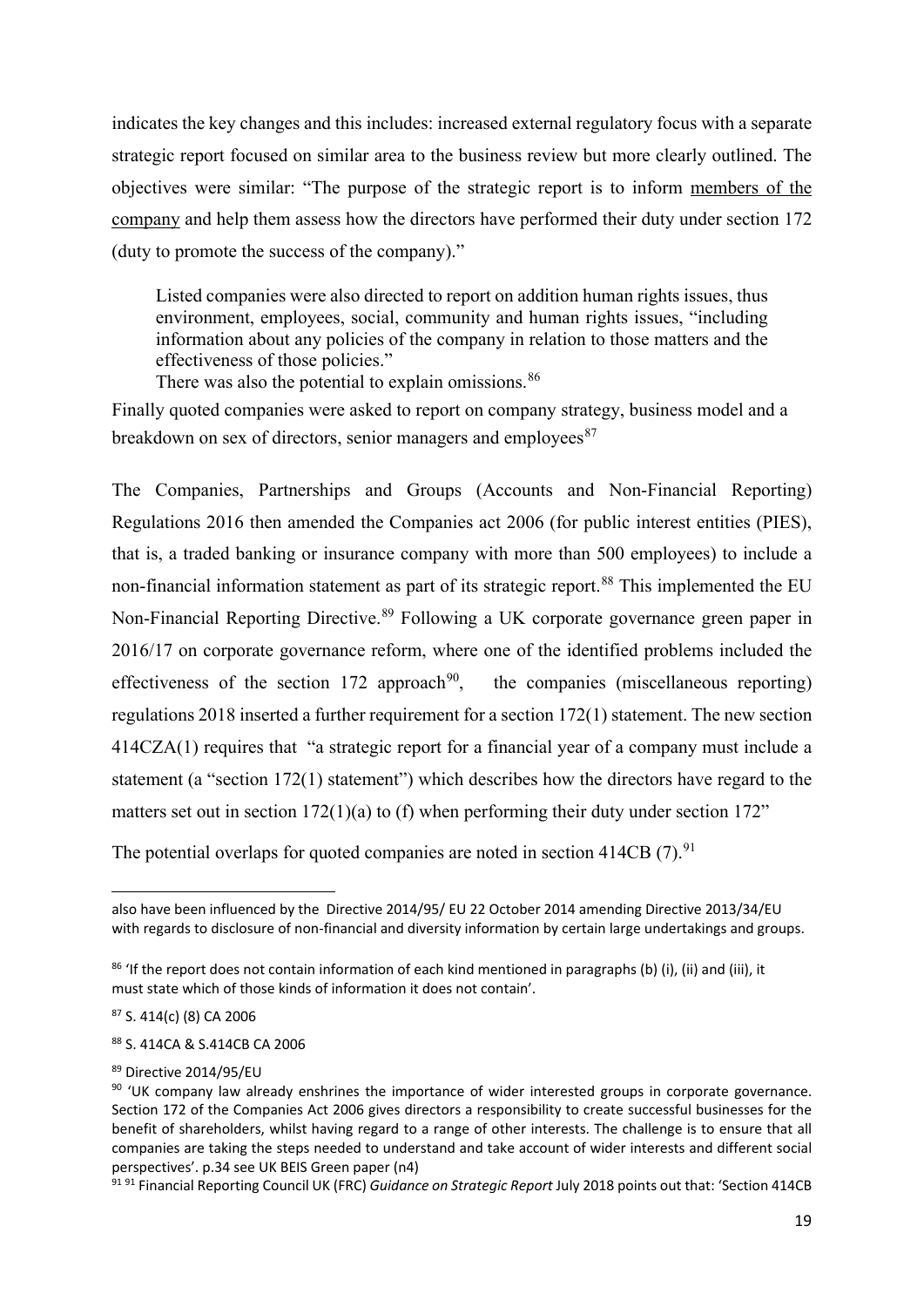Section 426B(1) also extends the requirement for publication to unquoted large companies falling within the scope of section 414 CZA, who must now also publish the section 172 statement on the website Section 430 of the companies act already requires annual accounts and reports of quoted companies to be published on the website.

Additional requirements have also been added to the director's report<sup>[92](#page-19-0)</sup>, these were introduced in the form of amendments to the large and medium sized companies and groups (accounts and reports) regulations 2008 schedule 7, part 4 , 11 which now requires details in the report on engagement with employees and how the directors had regard to employee interests . While 11B now requires the directors to make a statement summarising how regard was paid to companies' business relationship with suppliers, customers and others.<sup>[93](#page-19-1)</sup> This is in addition to the corporate governance code 2018 for listed companies still based on the 'comply or explain' principles but clearly requires the board to consider 'views of the company's other key stakeholders and describe in the annual report how their interests and the matters set out in section 172 of the Companies Act 2006 have been considered in board discussions and decision-making'.<sup>[94](#page-19-2)</sup> The 2018 Wates corporate governance principles for large private companies also explicitly refers to section 172. [95](#page-19-3)

From the lens of reflexive governance, the reporting process on the face of it, involves actors from across various levels of governance as well as varied stakeholders but many of these actors remain at a passive level. The report addressed to shareholders is now publicised allowing for publicity as a form of censure but without direct recourse of action for employees and other stakeholders on the basis of report content.

sets out the content of the non-financial information statement which effectively requires entities within its scope to include additional non-financial information. As many of the disclosures in 414CB are similar to those required in section 414C for quoted companies, section 414CB(7) of the Act provides exemptions from overlapping disclosure requirements'. p.9 [https://www.frc.org.uk/getattachment/fb05dd7b-c76c-424e-9daf-](https://www.frc.org.uk/getattachment/fb05dd7b-c76c-424e-9daf-4293c9fa2d6a/Guidance-on-the-Strategic-Report-31-7-18.pdf)[4293c9fa2d6a/Guidance-on-the-Strategic-Report-31-7-18.pdf](https://www.frc.org.uk/getattachment/fb05dd7b-c76c-424e-9daf-4293c9fa2d6a/Guidance-on-the-Strategic-Report-31-7-18.pdf)

<span id="page-19-0"></span> $92$  S. 415 CA 2006 requires directors to prepare a report for each financial year although S. 415A exempts small companies

<span id="page-19-1"></span> $93$  See amendments made by the Companies (Miscellaneous Reporting) Regulations 2018 <https://www.legislation.gov.uk/ukdsi/2018/9780111170298>

<span id="page-19-2"></span><sup>94</sup> FRC *UK Corporate Governance Code* July 2018 Provision 5 [https://www.frc.org.uk/getattachment/88bd8c45-50ea-4841-95b0-d2f4f48069a2/2018-UK-Corporate-](https://www.frc.org.uk/getattachment/88bd8c45-50ea-4841-95b0-d2f4f48069a2/2018-UK-Corporate-Governance-Code-FINAL.pdf)[Governance-Code-FINAL.pdf](https://www.frc.org.uk/getattachment/88bd8c45-50ea-4841-95b0-d2f4f48069a2/2018-UK-Corporate-Governance-Code-FINAL.pdf)

<span id="page-19-3"></span><sup>95</sup> FRC *The Wates Corporate Governance Principles for large private companies* December 2018 p.6. (The new report was in response to the corporate governance green paper and report - see also: p.1-5) [https://www.frc.org.uk/getattachment/31dfb844-6d4b-4093-9bfe-19cee2c29cda/Wates-Corporate-](https://www.frc.org.uk/getattachment/31dfb844-6d4b-4093-9bfe-19cee2c29cda/Wates-Corporate-Governance-Principles-for-LPC-Dec-2018.pdf)[Governance-Principles-for-LPC-Dec-2018.pdf](https://www.frc.org.uk/getattachment/31dfb844-6d4b-4093-9bfe-19cee2c29cda/Wates-Corporate-Governance-Principles-for-LPC-Dec-2018.pdf)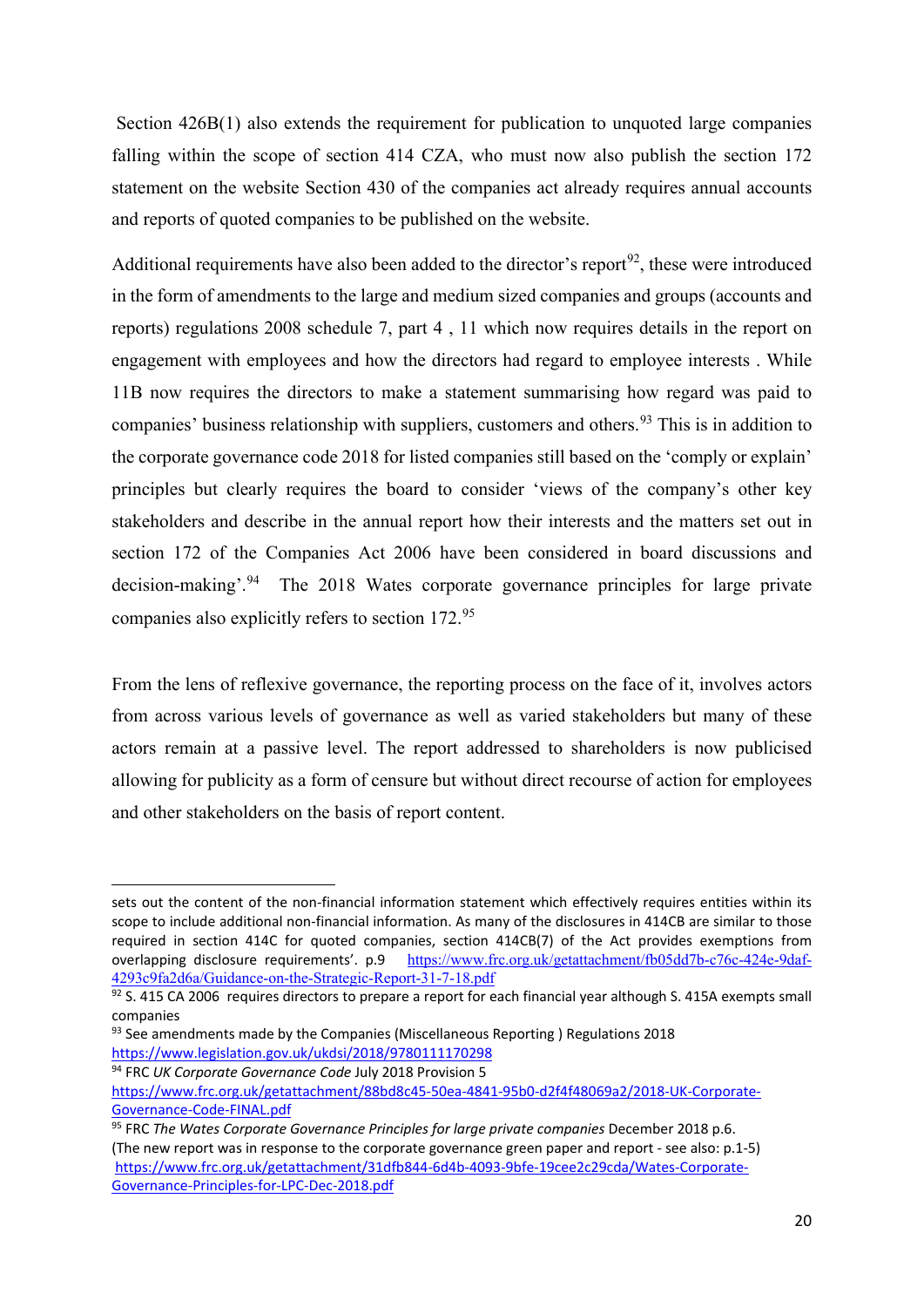The link to management strategy and policy is capable of causing normative effects because it could drive companies who do not have such policies, to adopt one. On a wider scale, the adoption of CSR policies post section 172 is now validated through reporting but the effective audience remains shareholders and capital markets. Johnstone observes this development, when he remarks that 'as a result of the changes during the course of the twentieth century, which culminated in Section 172, CSR is now confined to practices that are acceptable to the shareholders and the capital markets.'[96](#page-20-0) There is a subjectivity in such reporting that may result in anomalies and partial disclosures as it rests with the directors to decide what amounts to 'an understanding of the development, performance or position of the company's business'. <sup>[97](#page-20-1)</sup> The use of disclosure as a monitoring mechanism can shape corporate behaviour but there are other critical issues which may deter from its value. The directed users of these reports, the shareholders may not use these reports in the intended fashion. There is evidence that the corporate annual reports are not effectively utilized by shareholders.<sup>[98](#page-20-2)</sup> In addition, the large shareholders, institutional investors have mainly chosen inaction on the issues of CSR. They have largely opted to remain guided by the economic incentive.<sup>[99](#page-20-3)</sup> The drive for socially responsible investment (SRI) is still in its infancy.<sup>[100](#page-20-4)</sup>

Section 172 therefore effectively utilises information and interference to shape social regulation through procedural law. However this is itself effected by choosing to limit and modify its scope of interference in a reactionary way and for a specific audience.

Secondly the progression from business review to strategic report and now with the section 172 statement does show modification adaptation of a procedural reporting with substantive consequences especially in the scope of coverage, the format and outline of content. It is predicated on the notion of secondary effects. There is some sense in which there is an

<span id="page-20-0"></span><sup>96</sup> Andrew Johnston, *The Shrinking Scope of CSR in UK Corporate Law* 74 Wash. & Lee L. Rev. 1001 – 1042, 1035 (2017) <https://scholarlycommons.law.wlu.edu/wlulr/vol74/iss2/16>

<span id="page-20-2"></span><span id="page-20-1"></span><sup>&</sup>lt;sup>97</sup> S. 417(6) CA 2006<br><sup>98</sup> Charlotte Villiers *Corporate reporting and Company Law* (Cambridge: Cambridge University Press, 2006)

<span id="page-20-3"></span><sup>99</sup> Lloyd Kurtz *Socially responsible Investment and Shareholder Activism* in in *Oxford Handbook on CSR* 249-280

<span id="page-20-4"></span><sup>&</sup>lt;sup>100</sup> Ibid. For the dominance of Financial logic in SRIs see: Shipeng Yan, Fabrizio Ferraro, Juan Almandoz The Rise *of Socially responsible investment funds: The paradoxical role of financial logic* 69(2) Administrative Science Quarterly 466-501 (2019)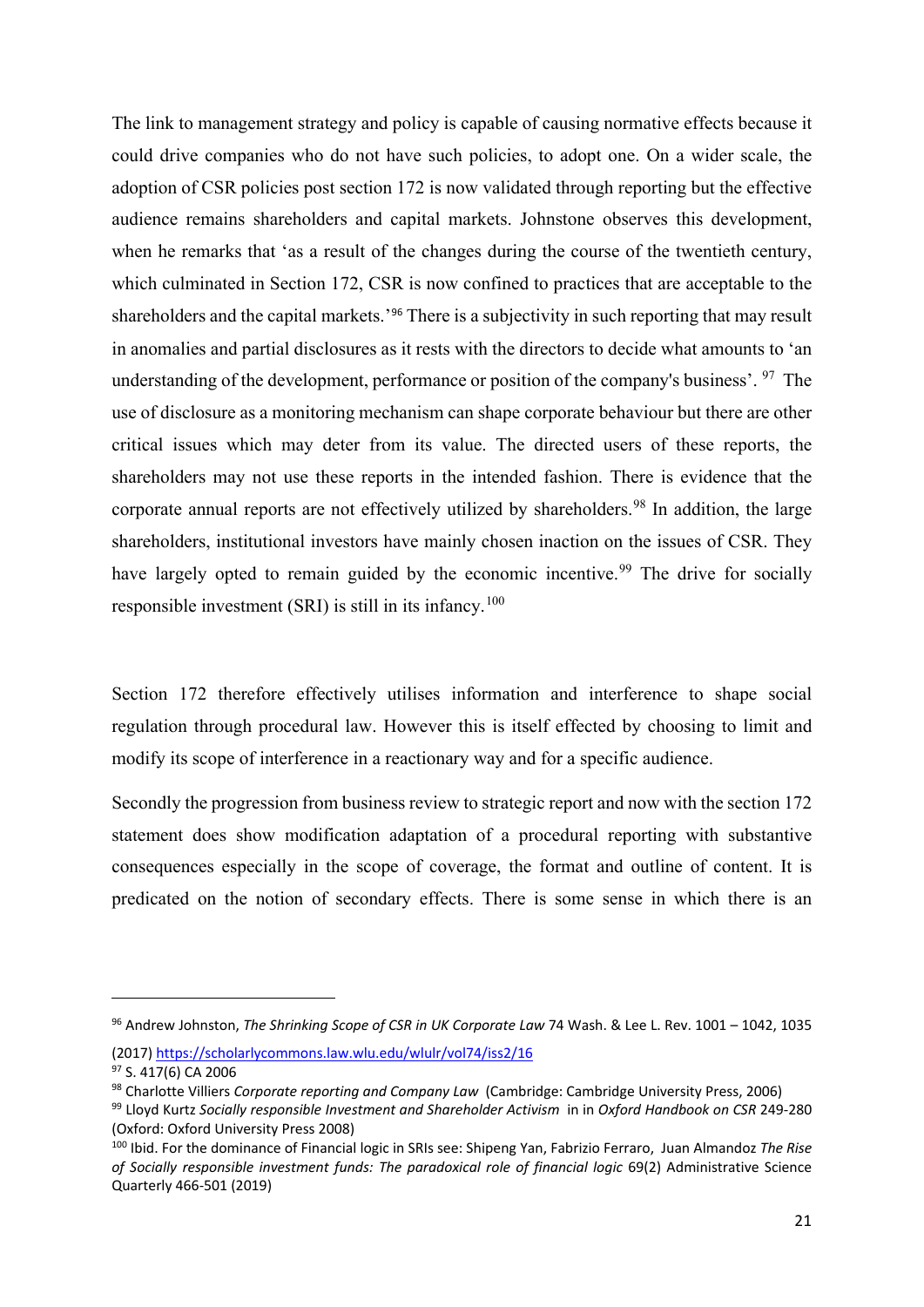experimental evolution towards specificity of categories on concern but not towards level or standard of content.

This may be for the two fold reasons: on the one hand, the nature of responsibility captured by section 172 is itself evolving and not static but on the other hand, and more fundamentally the law struggles with social regulation of what it terms company law's 'private spheres'.

The manner in which these reports are collated or prepared will also determine the effect of reflexive governance. The drivers for taking into account multiple stakeholder perspectives are few. It is still a focus on how the corporation and its financial position is affected by social or community issues, environmental matters or employees. Horrigan highlights the subtle difference between reporting how the company's internal and external affairs affect the company and its prospects for the future as distinct from reporting on how the company and its affairs affect and otherwise relate to the societal landscape around them.<sup>[101](#page-21-0)</sup>

The FRC guidance on the strategic report 2018 gives the following example: "A company could disclose a stakeholder map that identifies its key stakeholder relationships showing the dependencies of each part of the business on different groups of stakeholders and the impacts that the business has on each of those groups. This could include the environmental and community resources that the company is dependent on how those resources generate and preserve value.'<sup>[102](#page-21-1)</sup>

The perspective is still firmly that of self-interest and added value. The FRC guidance section 7b for PIES identities that 'A description of the strategy for achieving an entity's objectives provides insight into its future development, performance, position and future prospects. The disclosure of the entity's objectives places the strategy in context and allows shareholders to make an assessment of its appropriateness.<sup>'[103](#page-21-2)</sup>Finally there is potential for diverse approaches to be used but within a limited scope which privileges long term shareholder value. The emphasis is still on the preservation of the existing model of company law and directed autonomous action within that scope

<span id="page-21-0"></span><sup>101</sup> Horrigan (n51) p.260

<span id="page-21-1"></span><sup>102</sup> FRC (n91) p.59

<span id="page-21-2"></span> $103$  ibid p.41